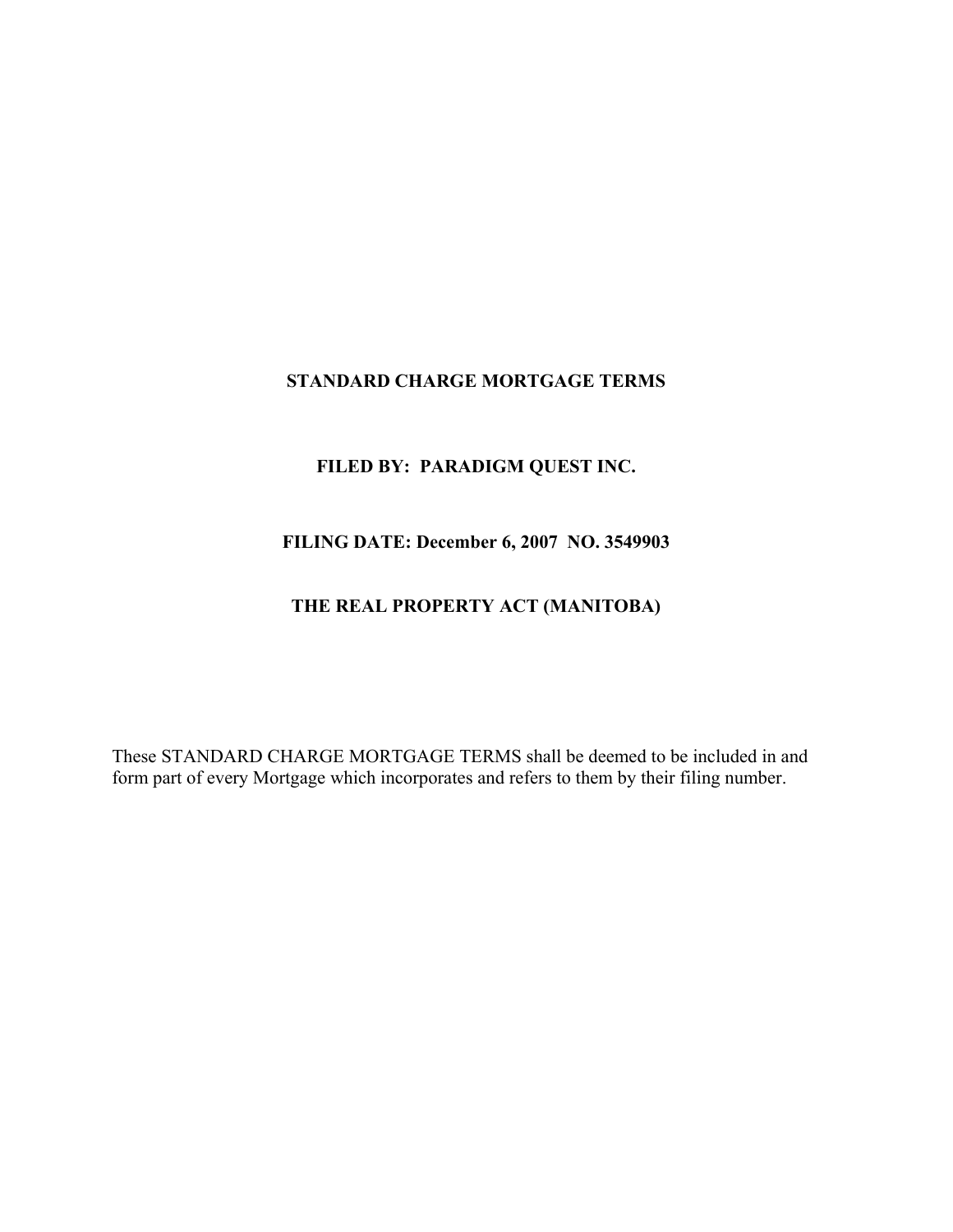# **STANDARD CHARGE TERMS STANDARD MORTGAGE TERMS**

#### **1. DEFINITIONS**

In this set of standard charge terms, **mortgage** means the Charge/Mortgage in form prescribed by statute or regulation that you sign or that you authorize in electronic format in which this set is referred to by its filing number, any schedules attached to it and this set of standard charge terms/standard mortgage terms. **Registered mortgage** means such document as registered in the applicable land registry or land titles office. **You** and **your** mean each person who signs the mortgage as **chargor or mortgagor**. **We, our** and **us** means the person named as **chargee or mortgagee** in the registered mortgage. **Your property** means the land described in the registered mortgage, all buildings now or later on it and anything now or later attached or fixed to the buildings or the land, including additions, alterations and improvements. **Principal amount** means the amount specified in the registered mortgage. **Loan amount**  means the outstanding balance of all amounts (including interest and costs, if any) owing to us from time to time under the mortgage, as amended from time to time. Any reference to signing any document includes an electronic signature.

Any reference in this set of terms to information in the registered mortgage refers to a box or to an applicable part of the registered mortgage (including anything set out in a schedule or addenda thereto which deals with the subject matter of that box or part) and any reference to signing the mortgage means signing the registered document or a schedule to it or the authorization for electronic signing and registration of the mortgage. References to paragraphs refer to paragraphs of this set of standard charge terms.

If this mortgage is a CMHC-insured mortgage, it is made pursuant to the **National Housing Act.** 

#### **2. WHAT THE MORTGAGE DOES**

In return for our making a loan to you in the principal amount (which, by signing the mortgage, you acknowledge having received from us), you:

- i. If you are the owner of your property, charge your property to us and our successors and assigns (called our **legal representatives**); or
- ii. If you are a tenant of your property under a lease, charge your interest in your property (including any option to purchase) to us and our legal representatives, for the entire term of the lease (except the last day of the term);

as security for repayment of the loan amount and the performance of all of your other obligations under the mortgage. This means you charge your entire interest in your property to us and to anyone to whom the mortgage is transferred in any way.

Termination of the mortgage:

Our interest in the property terminates when you have:

- Repaid the loan amount (including interest) as provided in the mortgage; and
- Complied with all of your other obligations under the mortgage.

#### **3. INTEREST**

A. Fixed Interest Rate (applicable to Fixed Interest Rate Mortgages only)

The interest rate payable by you on the loan amount is specified in the registered mortgage. Interest is payable at the frequency set out in the registered mortgage and calculated half-yearly not in advance. The first half-yearly calculation of interest after the interest adjustment date specified in the registered mortgage shall be for the six month period commencing on that date. That calculation shall be made six months after the interest adjustment date and half-yearly calculations of interest shall continue to be made every six months after that. Interest is payable on the loan amount at this rate both before and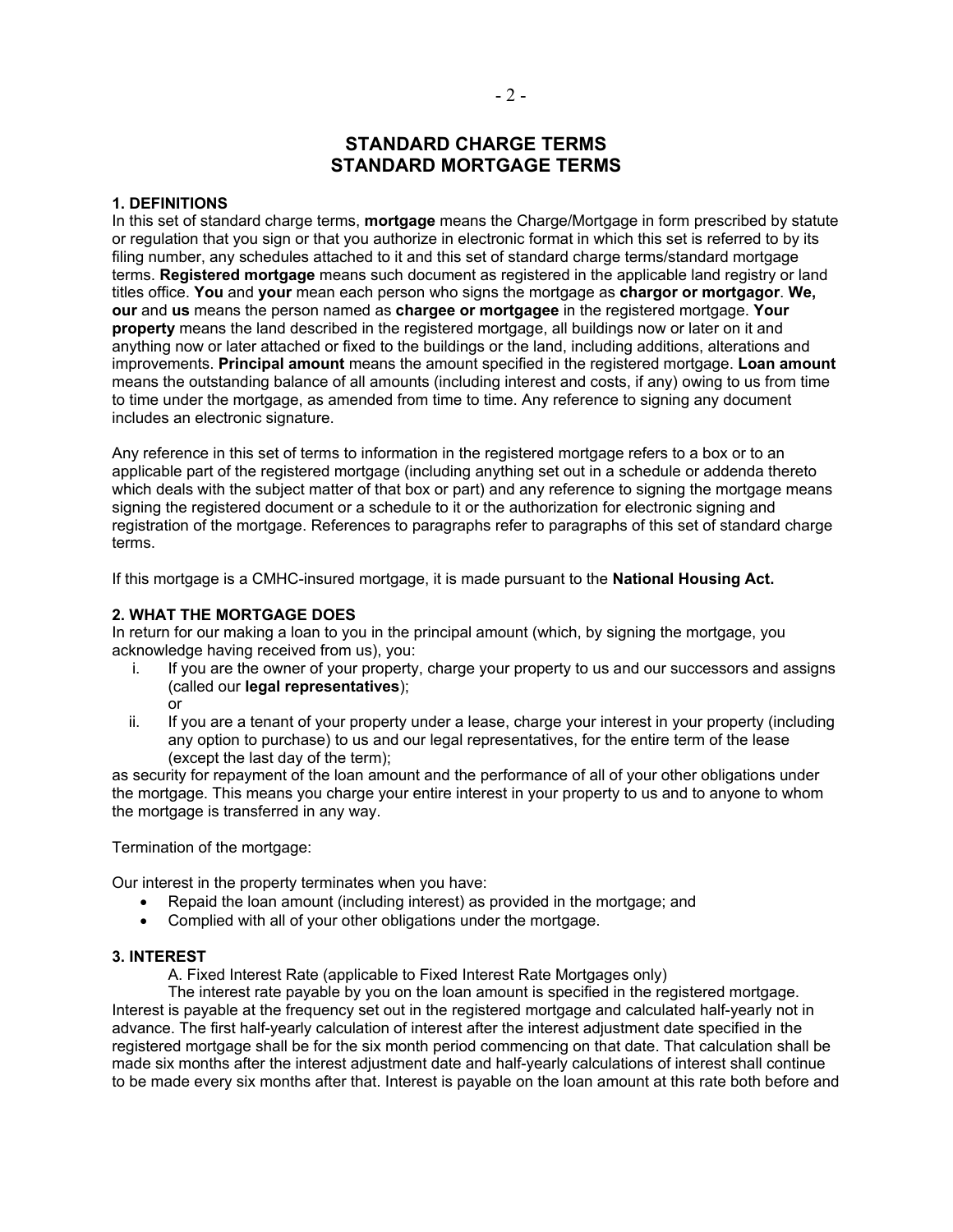after the balance due date as well as both before and after default and judgment, until the loan amount has been paid in full.

#### B. Adjustable Interest Rate (applicable to Adjustable Rate Mortgages only)

The interest rate payable by you on the loan amount is specified in the registered mortgage and is an adjustable rate per annum equal to the Prime Rate plus or minus the amount stated in the mortgage. The interest rate will change automatically each time there is a change in the Prime Rate. The principal and interest payment will be recalculated every time the Prime Rate changes, based on the new interest rate and remaining amortization. Within a reasonable time after a change in the interest rate, we may mail to you, at your last known mailing address according to our records, a notice of the changed interest rate, its effective date, and the applicable change to the payment amount. The interest rate and payment amount will vary in accordance with this paragraph even if we fail to send this notice or you fail to receive it.

The interest rate on the mortgage is calculated monthly not in advance and payable at the frequency set out in the registered mortgage.

For the purposes of this mortgage, the term "Prime Rate" means on any day, the annual rate of interest which the Royal Bank of Canada establishes at its principal office in Toronto as the reference rate of interest to determine interest rates it will charge on such day for commercial loans in Canadian dollars made to its customers in Canada and which it refers to as its "prime rate of interest".

#### C. Compound Interest

If on any regular mortgage payment date you do not make the payment due on that day, we will charge you interest on any overdue portion of the loan amount (including interest) until paid to us. This is called **compound interest.** Compound interest shall be paid on your loan payment dates. We will also charge interest, at the rate payable on the loan amount, on compound interest that is overdue until paid to us, both before and after the final payment date as well as both before and after default and judgment.

### D. Progress Advance Construction Mortgage

An improvement means any alteration, addition or repair to any building on your property or any construction, erection or installation on your property. If the purpose of the mortgage is to finance an improvement via progress advances, the accrued interest on progress advances is calculated daily and payable monthly during the construction period, until the interest adjustment date specified in the registered mortgage. The interest rate charged during the construction period is specified in the additional provisions section of the registered mortgage. Interest on any overdue interest, compounded monthly, will be calculated on the same basis until paid. No additional progress advances will be made until any outstanding overdue interest is paid. Interest that has accrued but not yet been paid as of the interest adjustment date, will be deducted from the last substantial advance. Refer to section 19 for more information regarding Progress Advance Construction Mortgages.

#### **4. HOW YOU WILL REPAY YOUR LOAN**

A. Currency and Method of Payment

You shall pay the loan amount to us in Canadian dollars. Your regular mortgage payments and all other payments will be withdrawn from the bank account provided to us by you.

### B. When you will make payments

The principal amount, together with interest calculated from the interest adjustment date, shall become due and be paid by you in regular mortgage payments. If the interest rate is a fixed rate, you will make your regular mortgage payments to us in equal installments in the amount specified in the registered mortgage. If the interest rate in the mortgage is an adjustable interest rate, you will make regular mortgage payments to us in the amount specified in the registered mortgage until the interest rate is adjusted and thereafter in the payment amount as varied from time to time as provided in paragraph 3B. Regular mortgage payments begin on the date specified, continue at the frequency specified and end on the date specified in the registered mortgage. Each date that you are required to make a regular mortgage payment is called a **Regular Mortgage Payment Date**. Each regular mortgage payment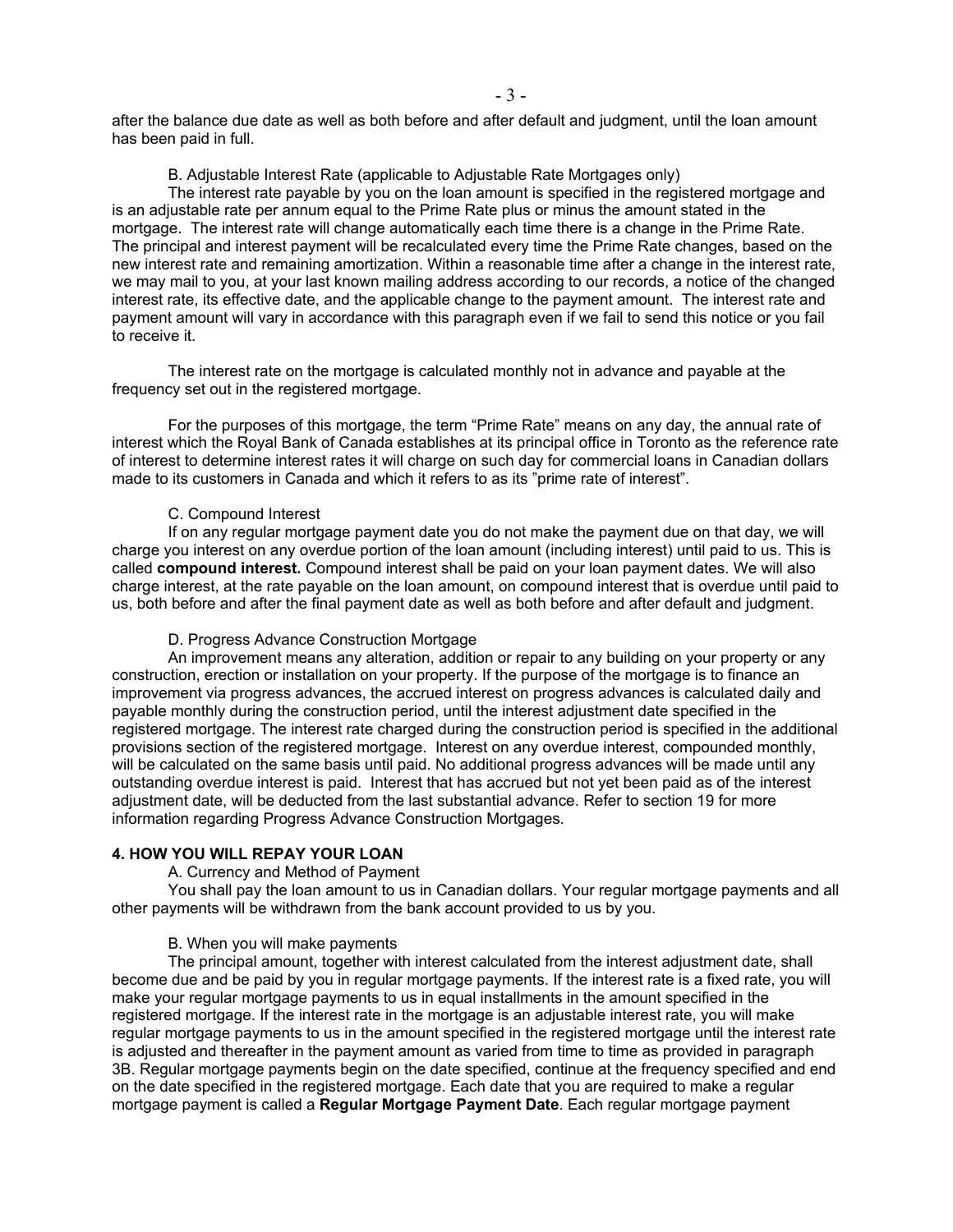consists of a portion of the principal amount together with the interest due and payable on the regular mortgage payment date. You will pay the balance of the principal amount, together with all interest due and payable on it, on the balance due date specified in the registered mortgage.

## C. Application of Mortgage Payments

Each regular mortgage payment will be used: **first**, to pay interest due and payable and **next**, to reduce the principal amount. However, if you are in default, we may apply your payment or any other money we receive from you, as we choose.

## **5. PAYING OFF A MORTGAGE BEFORE THE MATURITY DATE**

You may pay off some, or the entire mortgage early only in the ways described below. If we later agree to change or extend the terms of the mortgage, these prepayment provisions will not apply to the new or extended term.

For these prepayment privileges, a year means the 12 month period starting on the interest adjustment date and on each anniversary of the interest adjustment date.

### A. Partial Prepayment

You may increase your payments, or pay off some of your mortgage early in the ways listed in the chart below. These options apply to partial prepayments only. The options are available each year of the term of the mortgage and cannot be saved to use in a later year. Partial prepayment options used in any combination may not exceed the 20% yearly prepayment maximum. You may not use any of these partial prepayment options if you are in default in payment or in performance of any of the other terms or conditions of the mortgage.

| <b>PARTIAL PREPAYMENT OPTIONS</b>                                                                                                                                                                                                                                        |                                                                                                                                                                                                                                                       |  |  |  |  |
|--------------------------------------------------------------------------------------------------------------------------------------------------------------------------------------------------------------------------------------------------------------------------|-------------------------------------------------------------------------------------------------------------------------------------------------------------------------------------------------------------------------------------------------------|--|--|--|--|
| <b>Options</b>                                                                                                                                                                                                                                                           | <b>Restrictions</b>                                                                                                                                                                                                                                   |  |  |  |  |
| 1) Prepay up to 20% of the Principal Amount.                                                                                                                                                                                                                             | The request must be made at least 5 days<br>before the next regularly scheduled payment<br>date and must be made on the next regularly<br>scheduled payment date. The minimum<br>prepayable amount is \$1000 and cannot exceed<br>the yearly maximum. |  |  |  |  |
| 2) Increase the regular payment up to 20% of the<br>principal and interest payment amount set out in the<br>registered mortgage.<br>Should your mortgage have interest only mortgage<br>payments, this option is not available. Option 1<br>detailed above is permitted. | Once each year of the term of your mortgage.<br>The request must be made at least 5 days<br>before the regularly scheduled payment date on<br>which the increase in the payment amount is to<br>be in effect.                                         |  |  |  |  |

After each partial payment, you must continue to make your regular mortgage payments.

B. Prepayment in Full You may prepay the mortgage only upon:

(i) *Fixed Interest Rate Mortgages – Term 5 years or less* 

if you have a fixed interest rate on your mortgage and a term of 5 years or less, payment of a prepayment charge equal to the GREATER of the interest rate differential (IRD) or 3 months interest calculated on the outstanding loan amount;

(ii) *Fixed Interest Rate Mortgages – Term more than 5 years*

if you have a fixed interest rate on your mortgage and a term greater than 5 years and

(a) prepayment occurs within the first 5 years of the term, payment of a prepayment charge equal to the GREATER of the interest rate differential (IRD) or 3 months interest calculated on the outstanding loan amount, and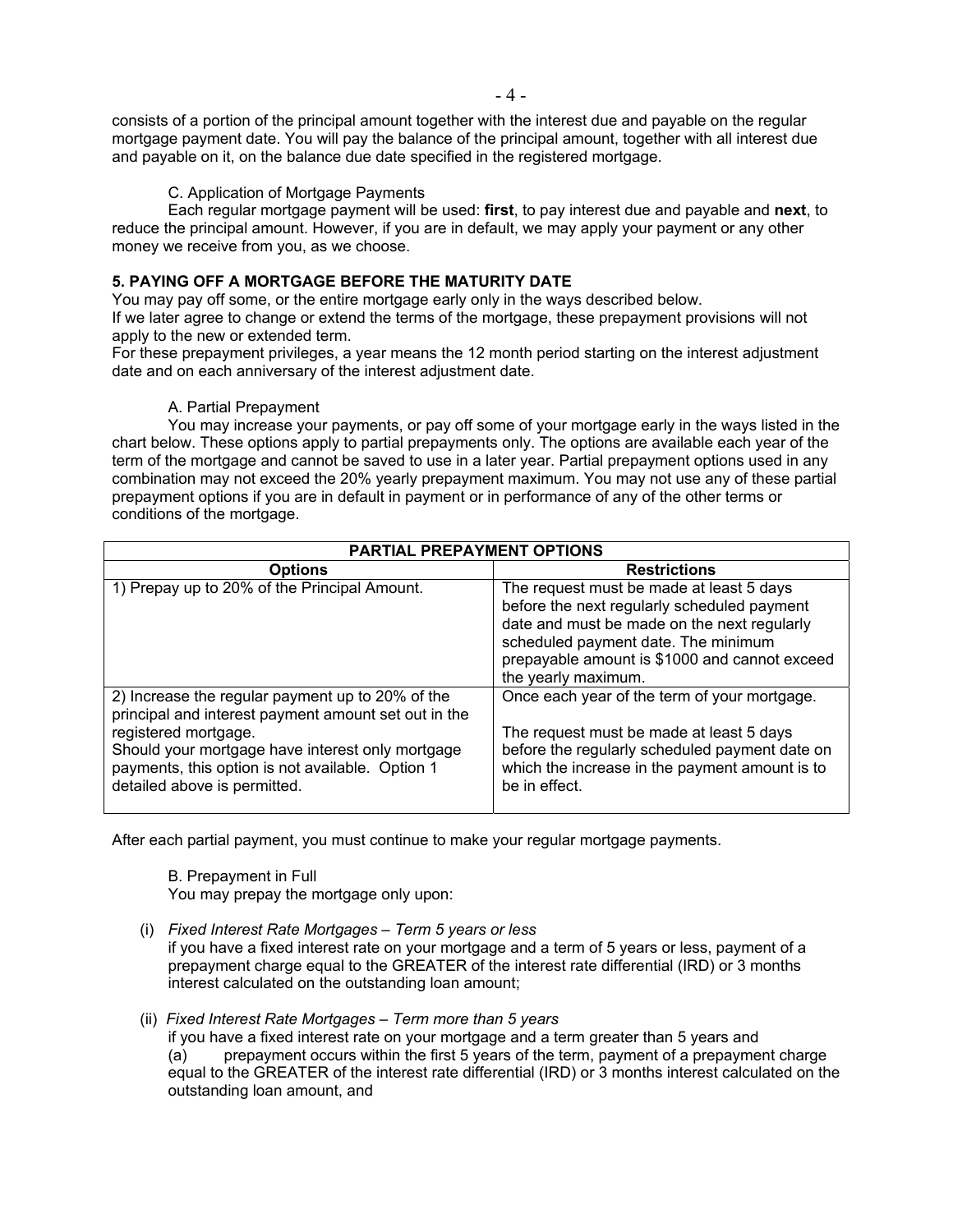(b) if prepayment occurs after the first 5 years of the term, payment of a prepayment charge of 3 months interest calculated on the outstanding loan amount; or,

#### (iii) *Adjustable Interest Rate Mortgages*

if you have an adjustable rate on your mortgage, payment of a prepayment charge equal to 3 months interest calculated on the outstanding loan amount.

In this section IRD means the difference between the interest rate on the mortgage and the then current interest rate for a mortgage then offered by us for a term closest to the term remaining on the mortgage, as determined by us.

#### C. Portable Mortgage

If you have a firm agreement for the purchase of a new property then subject to our approval, you may without penalty transfer your existing loan amount to your new property or you may combine your existing loan amount with additional funds to purchase the property. You and the new property must be re-qualified and satisfy our underwriting guidelines. The new property must be in a province in which we are registered to conduct business. You will pay all legal cost to discharge the mortgage and to prepare and register the replacement mortgage on the new property and our servicing fee.

If you transfer your existing loan amount the terms and conditions of your mortgage will remain the same. If you combine your existing loan amount with additional funds, the interest rate on the mortgage will be

#### (i) *Fixed Interest Rate*

if you have a fixed interest rate on the replacement mortgage, a blend of the rate that you were paying on the loan amount transferred and the rate applicable to the additional funds, as determined by us; or,

#### (ii) *Adjustable Interest Rate*

if you have an adjustable interest rate on the replacement mortgage, the greater of the rate on the existing mortgage and the then prevailing adjustable interest rate, as determined by us.

If the port of the mortgage has been approved by us, the closing of the purchase of your new property may be up to 30 days after the sale of your property. On the closing of your property you must pay to us the loan amount and the applicable prepayment charge. The prepayment charge will be returned to you on the closing of the purchase of your new property and registration of the replacement mortgage, provided all our approval requirements have been adhered to.

- D. Assumption of the Mortgage if your property is sold
- (i) If you transfer title, or agree to transfer title, to your property to anyone without first obtaining our written approval, we may require you to pay the loan amount together with the applicable prepayment charge immediately in full. If we accept any payment from any person who we have not first approved in writing, this does not mean that we have granted our prior written approval or that we have given up our right to require you to pay the loan amount immediately in full.
- (ii) You agree to give us sufficient information to enable us to decide whether we should give our written approval. Once we receive this information, we will make our decision as soon as possible. We will not unreasonably withhold our approval.
- (iii) For each request for approval of an assumption, there may be an administration and processing fee. You must pay us these fees immediately, whether or not we approve the assumption.
- (iv) We release you from your obligations under the mortgage and to pay the loan amount, and, if applicable, we release any guarantors from their guarantee, if: (a) we give our written approval to you to transfer title to your property; (b) the transfer is to a person or persons other than yourself so that you will not retain any ownership interest in your property after the transfer of title takes place; and (c) you provide us with proof of registration of a Transfer/Deed of Land to the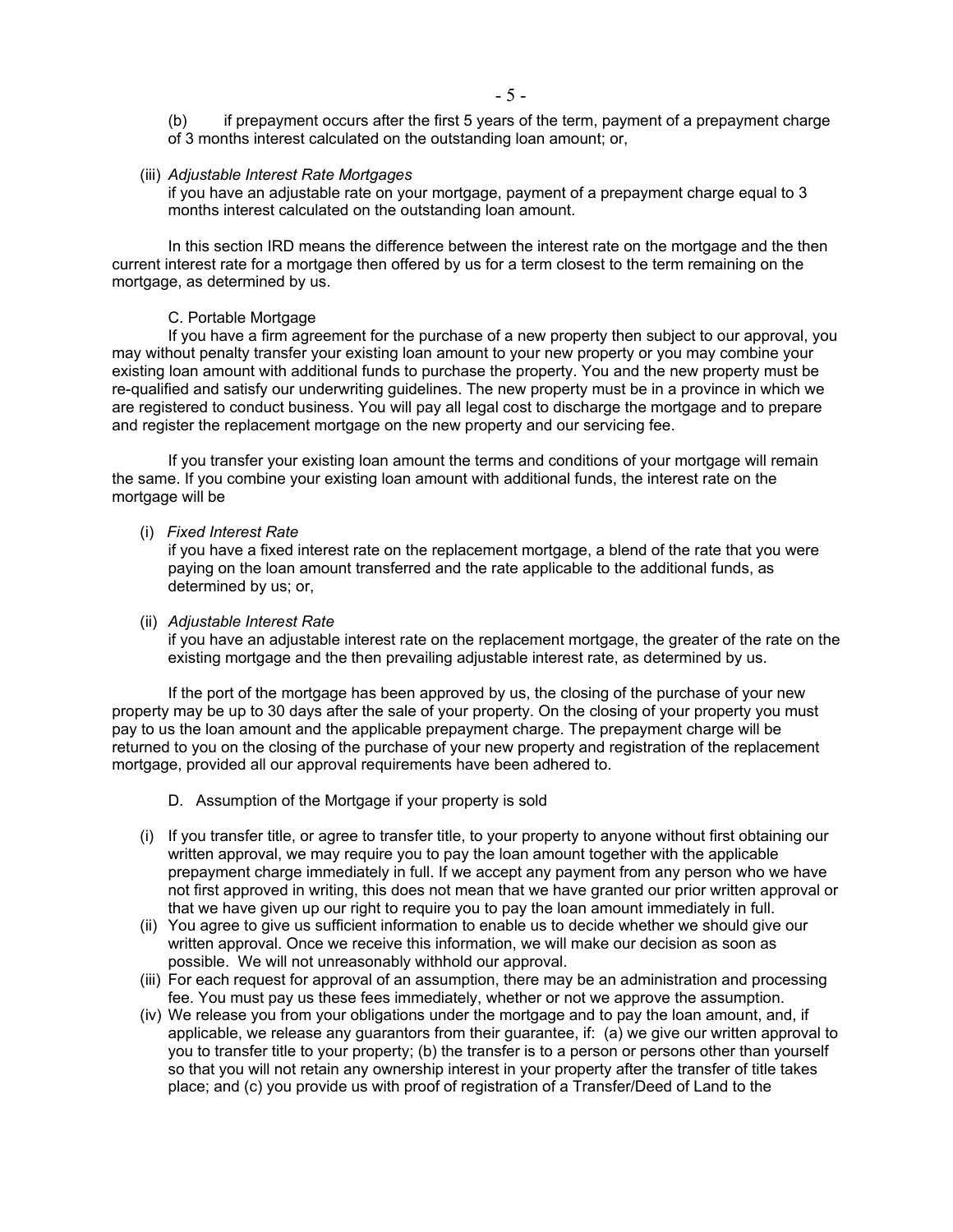approved person or persons, and, if we request it, one or more assumption or guarantee agreements.

### E. Match a Payment and Miss a Payment Option

You may match any regular payment on a regular mortgage payment date as long as the mortgage is not in default. Match a Payment means you have prepaid an amount equal to your regular mortgage payment and is subject to the yearly maximum partial prepayment amount. You may miss any regular payment as long as you have already matched a payment earlier in the term and your mortgage is not in default. Previous matched payments may not be used to miss a payment if this mortgage is assumed by a subsequent purchaser.

#### F. Convertibility

Provided you are not in default under the Mortgage, you may convert without payment of any prepayment charge as follows:

- (a) If the mortgage is for a six-month closed or six month open term, you may request us to extend the term and fix the interest rate for the mortgage for a term which we then offer which is 1 year or greater at our interest rate then in effect for mortgages for the term which you select; or
- (b) If the interest rate of the mortgage is an adjustable rate you may request us to fix the interest rate for the mortgage for a term at our interest rate then in effect for mortgages for a term which ends after the balance due date of the mortgage.

In each case you must give us your written request to convert or sign our conversion extension agreement at least ten days before the next regular payment date. The fixed interest rates that are in effect on the date we receive the written request or signed conversion extension agreement will apply to your mortgage. The amortization period of the mortgage may not be changed on a conversion.

#### G. Renewal

You will be sent a renewal offer in advance of the maturity date of your mortgage provided the mortgage is not in default and you are in good standing as determined by us. Renewals will be processed on the maturity date of the mortgage at the lower of the rate of the renewal offer or our published mortgage rate in effect at the maturity date. In the event we do not receive your signed renewal agreement 2 days prior to maturity, we will auto renew your mortgage to a 6 month open term at our rate for such mortgage. Such renewal will continue from time to time until we receive a completed renewal agreement from you.

In the event the mortgage is in default or we determine you not to be in good standing, you will receive notification of our intent to not renew your mortgage with us and that we require payment in full of the loan amount on the maturity date.

### H. Cash Back

 If you received a cash back amount or other incentive from us upon funding of the mortgage or the renewal of the mortgage by way of a cash payment, an allowance, a gift certificate or voucher or a discount on the interest rate calculated over the term of the mortgage or term of the renewal, you must on a prepayment in full, an early renewal or a conversion of the mortgage pay back to us in addition to any prepayment charge, a proportionate part of such cash back amount. The proportionate part is calculated by division of your cash back amount by the number of months in the term times the number of months remaining in the term (including the month in which the prepayment, early renewal or conversion is made).

### **6. YOUR TITLE TO YOUR PROPERTY**

A. As Owner of Your Property, you certify that:

- i. You are the lawful owner of your property;
- ii. You have the right to give us the mortgage;
- iii. There are no encumbrances on the title to your property; and
- iv. There are no limitations or restrictions on your title to your property except building by-laws, zoning regulations and registered restrictions.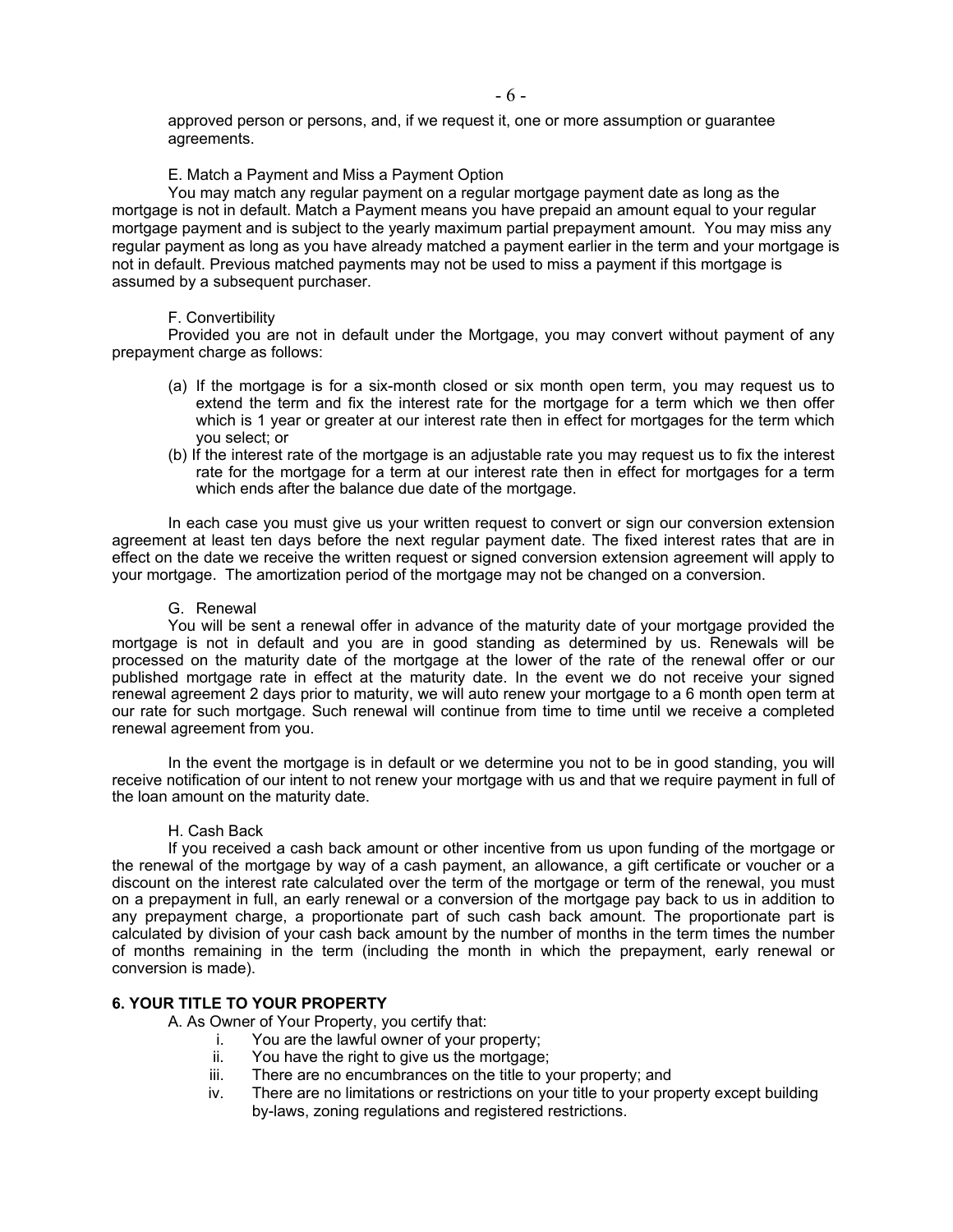- B. If you Are a Tenant of Your Property
	- i. You certify that:
		- a. The property is leased to you and your legal or personal representatives under a lease, a copy of which you have provided to us;
		- b. The lease is a binding and existing lease and all information you have provided to us concerning it is true;
		- c. All rents payable under the lease have been paid to the date you sign the mortgage;
		- d. You have permission or the right to assign and mortgage or charge the lease; and
		- e. Except as expressed in the lease, there are no limitations, restrictions or encumbrances on your interest under the lease other than building by-laws, zoning regulations and registered restrictions.
	- ii. You promise:
		- a. To pay the rent as it falls due;
		- b. To comply with all of the other terms of the lease and not to do anything that would cause the lease to be terminated;
		- c. Not to surrender the lease;
		- d. Not to make any change in the lease without first obtaining our written consent;
		- e. To give us a true copy of any notice or request you receive concerning the lease; and
		- f. To notify us immediately if your landlord advises you of early termination or takes any steps to effect early termination of the lease.
	- iii. You hold the last day of the term of the lease for us and grant us the power to transfer or otherwise deal with such last day together with the lease.

C. You will not do anything that will interfere with our interest in your property.

D. In order to ensure that your entire interest in your property is charged to us you will sign any other documents or do anything further that we think is necessary.

# **7. RESTRICTIONS ON USE AND SALE OF YOUR PROPERTY**

A. You will not make any additions, alterations or improvements to your property or use your property for any business purposes without our prior written consent. You may not use your property for any illegal purposes.

B. You will occupy the property as your and your family's principal residence and will only rent to others all or any part of your property in accordance with our prior written authorization. If we have authorized the rental of all or part of your property, you will do so for residential purposes only in a prudent businesslike manner at fair rents and in compliance with all applicable tenancy laws and regulations.

C. You will not sell or otherwise dispose of your property without our prior written approval.

D. You will not make another mortgage on your property and not use it as security for any other debt without our prior written approval.

# **8. WE ARE UNDER NO OBLIGATION TO MAKE ADVANCES TO YOU UNDER THE MORTGAGE**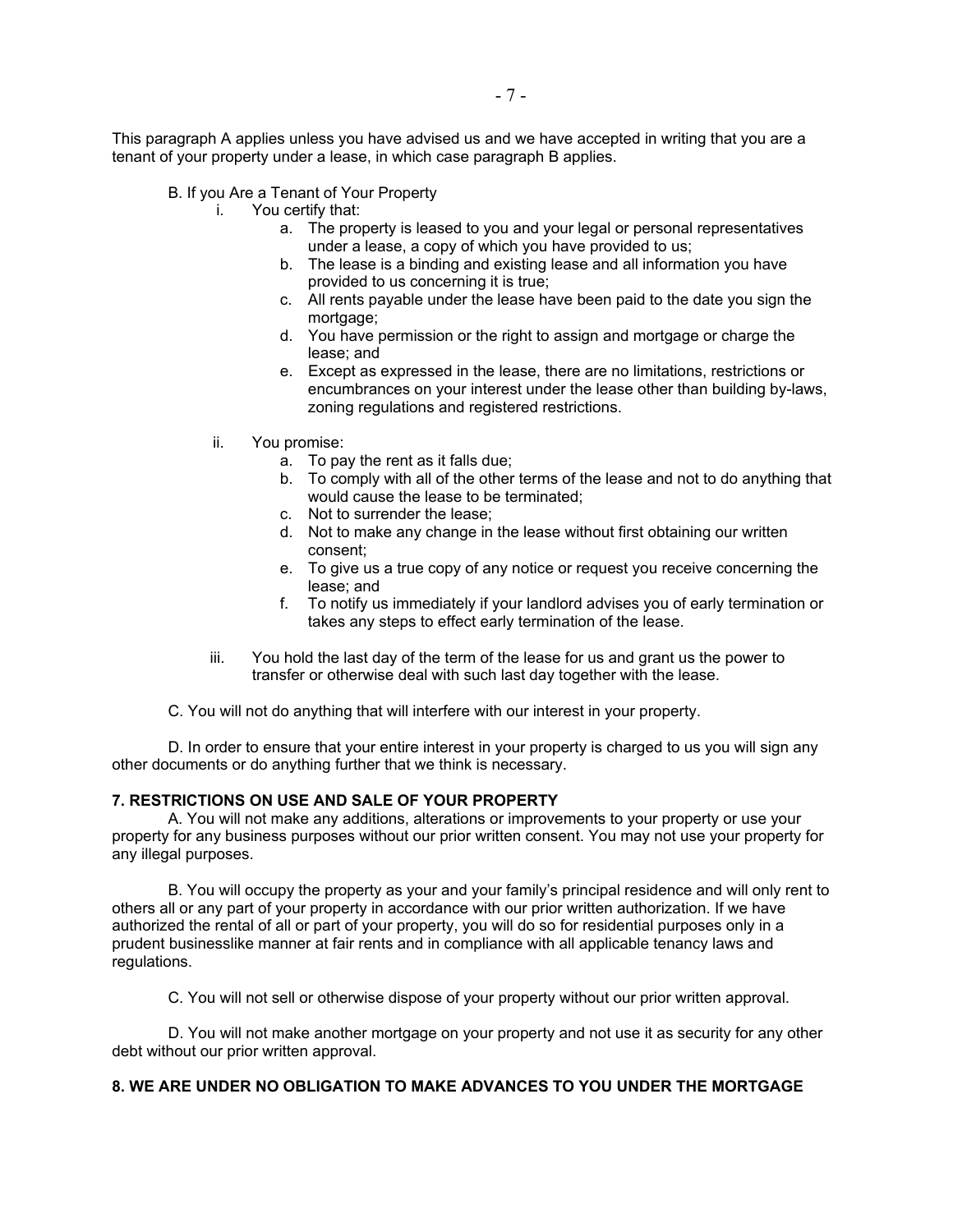If we decide, for any reason, that we do not wish to advance the entire principal amount or any part of it to you then we do not have to do so, even though the mortgage is prepared, signed or registered, and whether or not any part of the principal amount has already been advanced. However, by signing the mortgage you charge all of your interest in your property to us. You will reimburse us, on demand, for all our expenses of investigating the title to your property and preparing and registering the mortgage.

## **9. TAXES**

You will ensure property taxes are always paid on time to the respective municipality. At our option, we may decide to collect property taxes from you which we will then remit to the municipality. If we decide to collect property taxes from you, the following terms are applicable:

A. You will make **regular tax payments** to us on account of property taxes on each regular mortgage payment date. The amount of each regular tax payment will be based on our estimate of a year's taxes on your property next becoming due and payable and may change from time to time to reflect changes in the annual taxes on your property. The regular tax payments should enable us to pay all property taxes on or before their annual due date. Or, if your property taxes are payable in installments, the regular payments should enable us to pay the full year's installments of property taxes on or before the date on which the first installment is due.

B. If, however, the annual due date or the first installment date for the payment of your property taxes is less than one year from the interest adjustment date, you will pay us equal regular tax payments during that period and during the next 12 months. These equal tax payments will be based on our estimate of the total taxes payable for both periods so that we will receive enough money from you to pay all taxes for both of those periods.

C. You will also pay us, on demand, any amount by which the actual taxes on your property exceed our estimate of your taxes. Or, at our option, we may increase the regular payment to cover this amount.

D. We will pay your taxes from the regular payment we receive from you as long as you are not in default under the mortgage. We are not obliged to make tax payments on the dates they are due or more often than once a year. If you have not paid us enough for taxes, we may still pay the taxes. This will create a debit balance in your tax account. Any debit balance is immediately payable by you. We are under no obligation to advise you that a debit balance has been created. Debit balances are charged interest at the interest rate under the mortgage.

E. We will not pay you interest on any credit balance in your tax account.

F. If you fail to pay us any amount when it is due, we may apply the money in your tax account towards payment of such amount.

G. We can deduct from the total final advance of the principal amount enough money to pay all taxes due on or before the interest adjustment date and which have not been paid on the date the final advance is made.

H. You will immediately send us all assessment notices, tax bills or tax notices which you receive.

### **10. PAYMENTS WE CAN MAKE**

We can pay off any liens, claims or encumbrances against your property which we consider to have priority over the mortgage. We can also pay all our expenses of collecting any payments not received from you when due. These expenses will include all our legal expenses on a solicitor and own client basis. You must immediately reimburse us for any amount so paid.

If we pay off any liens, claims or encumbrances against your property, we will be entitled to all the rights, equities and securities of the person, company, corporation or Government so paid off. We are authorized to retain any discharge which may be given for six months or more, if we consider it advisable to do so.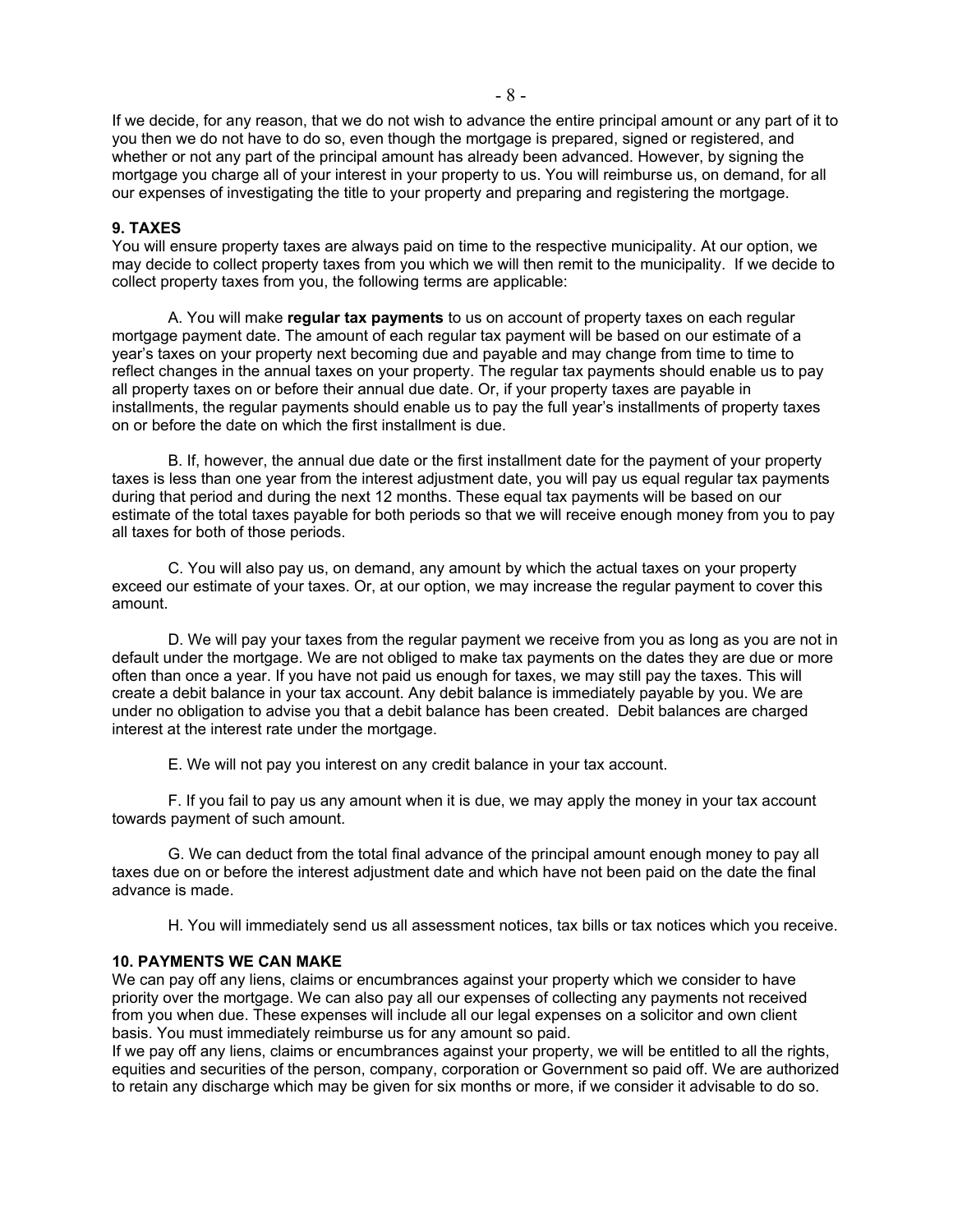# **11. TRANSFER OF LEASES AND RENTS**

A. If you have leased or, at a later date, lease all or part of your property to another person or persons, then you transfer and assign to us:

- i. All leases, lease agreements and their renewals;
- ii. All rents and other money payable under the terms of all leases and agreements. However, we may allow you to receive the rents so long as there is no default by you in making your payments to us or in complying with your other obligations to us under the mortgage; and
- iii. All rights under the leases and agreements as they affect your property.
- B. In addition, you confirm that:
	- i. You must obtain our prior written consent for any future leases of your property or for the renewal of any lease (other than a renewal provided for in any lease);
	- ii. Nothing we do under this paragraph 11 shall put us in possession of your property;
	- iii. However, if you default under the mortgage, we have the right to take possession of your property; and
	- iv. We are not obliged to collect any rent or other income from your property nor to comply with any term of any lease or agreement.

## **12. INSURANCE**

You will without delay insure, and keep insured, in our favour and until the mortgage is discharged, all buildings covered by the mortgage (including those which will be built in the future both during construction and afterwards) against loss or damage by fire and other perils usually covered in fire insurance policies and against any other perils we request. Such insurance must be provided by a company approved by us for the replacement cost of the buildings (the maximum amount for which the buildings can be insured) in Canadian dollars. Your policy must be in form satisfactory to us and must include extended perils coverage and a mortgage clause stating that loss is payable to us. You shall, at our request, transfer to us all insurance policies and receipts you have on the buildings and any proceeds from that insurance.

If you do not:

- Maintain insurance on the buildings that, in our opinion, complies with this paragraph;
- Deliver a copy of any insurance policy or receipt to us at our request; or
- Provide us with evidence, at our request, of any renewal or replacement of the insurance, at least fifteen full days before your insurance expires or is terminated,

we can, but are not obliged to, insure any of the buildings. What we pay for this insurance shall be added to the amount you owe under this mortgage and shall bear interest at the mortgage interest rate. You will pay this amount with your next monthly payment. If any loss or damage occurs, you will provide us immediately, at your expense, with all necessary proofs of claim. You will also do all necessary acts to enable us to obtain payment of insurance proceeds. The production of this mortgage will be sufficient authority for an insurance company to pay us any loss related to the insurance policy or to accept instructions from us dealing with the loss.

Insurance proceeds may, in whole or in part, at our option, be:

- a) Applied to rebuild or repair the damaged buildings;
- b) Paid to you;
- c) Paid to any other person who owns or did own the property, as established by the registered title; or
- d) Applied, at our sole discretion, to reduce any part of the loan amount, whether due or not yet due.

This paragraph 12 does not apply (and paragraph 22E does apply) if your property is a condominium unit.

# **13. KEEPING YOUR PROPERTY IN GOOD CONDITION**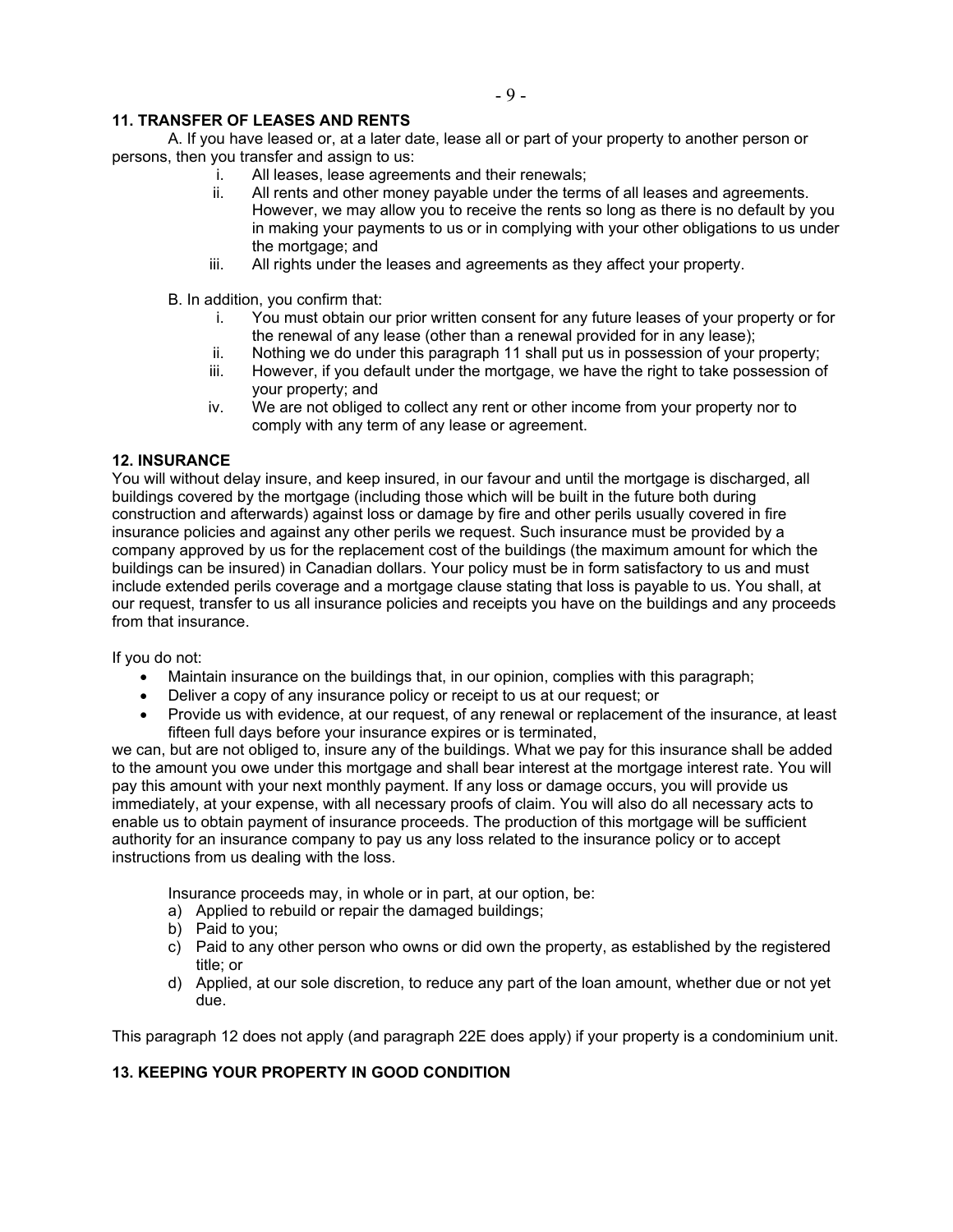You shall keep your property in good condition and make any repairs needed. You shall not do anything, or let anyone else do anything, that lowers the value of your property. We can inspect your property at any reasonable time. If, in our opinion, you:

- Do not keep your property in good condition; or
- Do or allow anything to be done that lowers the value of your property;

we can make any repairs or do any other thing we think are advisable. The costs of any inspections and any repairs or actions we make are immediately payable by you.

### **14. ENVIRONMENTAL PROVISIONS**

We (including, in this section, Canada Mortgage and Housing Corporation or other mortgage insurer) may inspect your property and the buildings on it when we consider it appropriate. We may do this for any purpose but particularly to conduct environmental testing, site assessments, investigations or studies which we consider necessary. The costs of any testing, assessment or study will be payable by you and you will pay us the costs immediately after we give you notice of them. If you do not pay us when we request it, we can add the amounts to the outstanding balance under your mortgage and they will bear interest at your mortgage interest rate. If we do the things permitted under this section, we will not be considered to be in control of your property.

## **15. REPAYMENT OF LOAN AMOUNT ACCELERATED**

The loan amount will become payable immediately, at our option, if:

- a) You default in making any regular mortgage payment, or any other payment you are obliged to make to us under the mortgage.
- b) You fail to comply with any of your other obligations under the mortgage.
- c) Any lien is registered against your property or we receive written notice of any lien that is created as a result of unpaid property taxes, utilities, unpaid condominium maintenance fees, judgements or construction liens or other similar encumbrances.
- d) Your property is abandoned.
- e) Any buildings being erected or additions, alterations or improvements done on your property remain unfinished without work being done on them for 15 consecutive days.
- f) Your property is used for any illegal purposes.
- g) You sell or otherwise dispose of your property or mortgage your property to a person not approved in writing by us.

If the loan amount so declared due and payable is paid prior to the balance due date, you agree to compensate us by payment of a prepayment charge equal to three months interest at the interest rate of the mortgage. Where default continues to or is made after the balance due date, the outstanding amount may only be paid upon payment of three months interest on the loan amount or three months written notice in lieu thereof. You further agree that we may recover such prepayment charge from the proceeds of any sale of your property or other proceedings for enforcement of the mortgage.

# **16. APPOINTING A RECEIVER TO RECEIVE INCOME**

If you default in making any regular monthly loan payment or any other payment which you have agreed to make to us, or in complying with any of your other obligations under the mortgage, we can, in writing, appoint a receiver (which includes a receiver and manager) to collect any income from your property. We can also, in writing, appoint a new receiver in place of any receiver appointed by us. The receiver is considered to be your agent and not ours and his defaults are considered to be solely your defaults.

The receiver has the right to:

- Use any available remedy (taken in your name or our name) to collect the income from your property;
- Take possession of your property or part of it; and
- Manage your property and maintain it in good condition.

From the income collected the receiver may:

- a) Retain a commission of 5% of the total money received or any higher rate permitted by a judge or other authorized officer.
- b) Retain enough money to pay disbursements spent on collecting the income.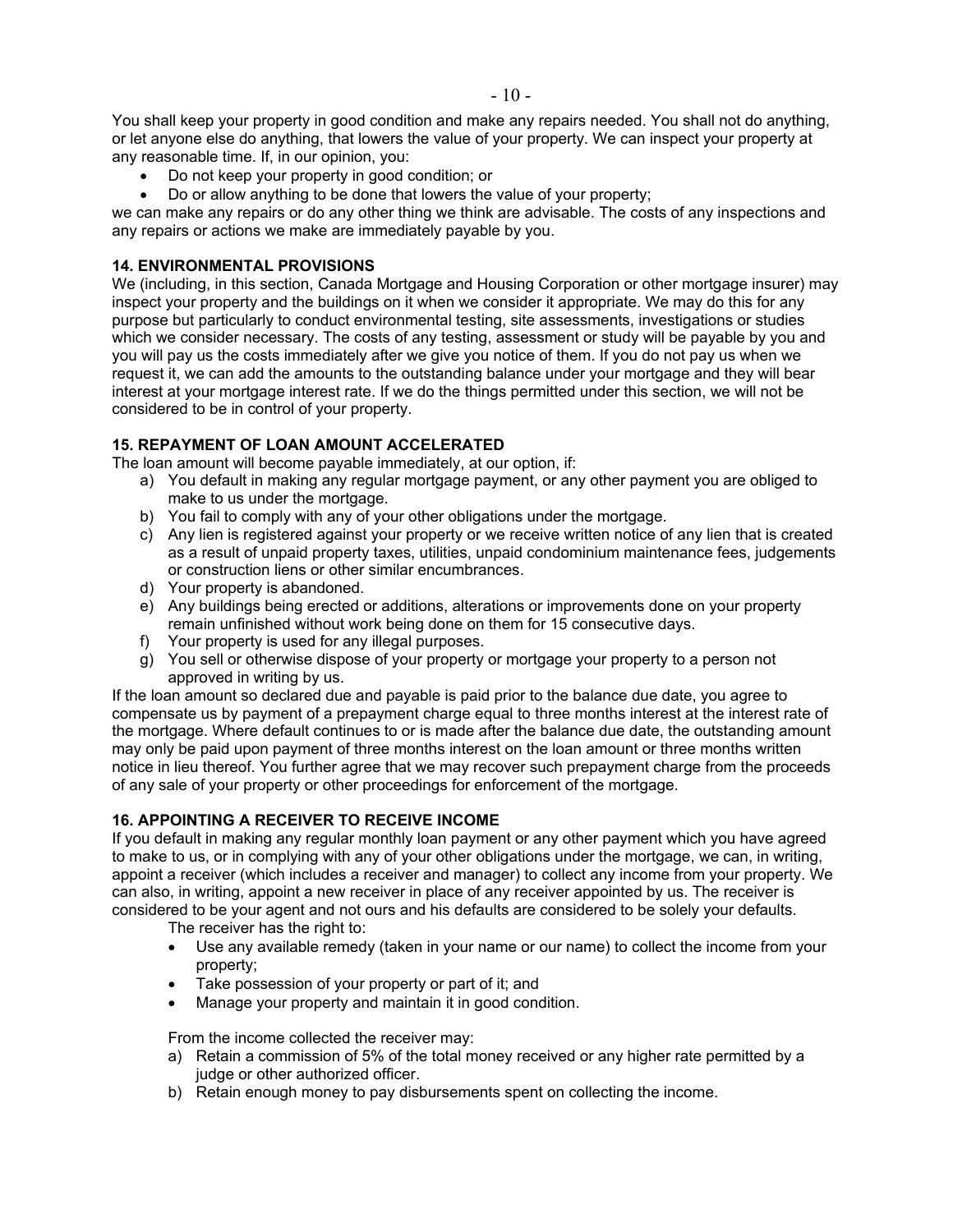- c) Pay all taxes, fire insurance premiums, expenses of keeping your property in good condition, interest on those payments and all other charges that have priority over the mortgage and interest on those charges.
- d) Pay us all interest that is due and payable under the mortgage and then pay us all or part of any other amount payable under the mortgage, whether it is due or not.

Nothing done by the receiver puts us in possession of your property or makes us accountable for any money except for money actually received by us.

# **17. ENFORCING OUR RIGHTS**

## A. Remedies on Default

If you default in making any regular monthly loan payment or any other payment that you are obliged to make to us or in performing any other obligation under the mortgage or you become bankrupt or you abandon or leave the property unoccupied, we may do any one or more of the following in any order:

- i. Sue you We may take such action as is necessary to obtain payment of all or any part of the loan amount.
- ii. Foreclose We may commence court proceedings to foreclose your right, title and equity of redemption to all or part of your property. If we obtain a final order of foreclosure, your property will by law become our property.
- iii. Court sale -- We may also ask the court to order the sale of your property. If the court makes such an order, it will supervise the sale proceedings. The net proceeds of the sale will be applied to reduce the loan amount. Any balance remaining after all claims have been satisfied will be paid to you. If the amount we receive from the sale of your property is less than the loan amount, you must pay us the difference.
- iv. Power of sale If default has continued for 15 days, we can on 35 days' notice to you:
	- a. Sell all or part of your property (for cash or on credit, or partly for cash and partly on credit) by private sale or public auction for the price and on whatever terms we can negotiate;
	- b. Lease it on such terms and for whatever period we may decide upon.

Notice shall be given to you and to such other persons in the manner and as required by law at the time it is given.

We may apply the net proceeds of the sale or lease to reduce any part of the loan amount. Any balance remaining after all claims have been satisfied will be paid to you. If the amount we receive from the sale or lease of your property is less than the loan amount, you must pay us the difference.

- v. Possession -- We can enter on your property at any time, without the permission of any person, and make all arrangements that we consider advisable to:
	- Inspect, lease, collect rents or manage your property;
	- Repair or put in order any building on your property;
	- Complete the construction of any building on your property.

We can also take whatever action is necessary to recover and keep possession of your property. If we take possession, we are not responsible for preserving your property and will account only for any money we actually receive from the property.

vi. Other action – we can take any other remedy available to us under applicable law.

B. You will not interfere — You will not interfere with our possession of your property (if we go into possession of your property in enforcing our above rights) or with the possession of any receiver we appoint nor with the possession of anyone to whom your property is sold or leased by us or any receiver. You agree not to make any claim concerning the sale or lease of your property against anyone who buys or leases it from us or any receiver, or anyone who buys or leases it after that time.

C. Our expenses — You will immediately pay all our expenses of enforcing our rights. Our expenses include our costs of taking or keeping possession or your property, an allowance for the time and services of our employees and of the company servicing the mortgage who are utilized in so doing, our legal fees and disbursements on a full indemnification basis and all other costs related to protecting our interest under the mortgage.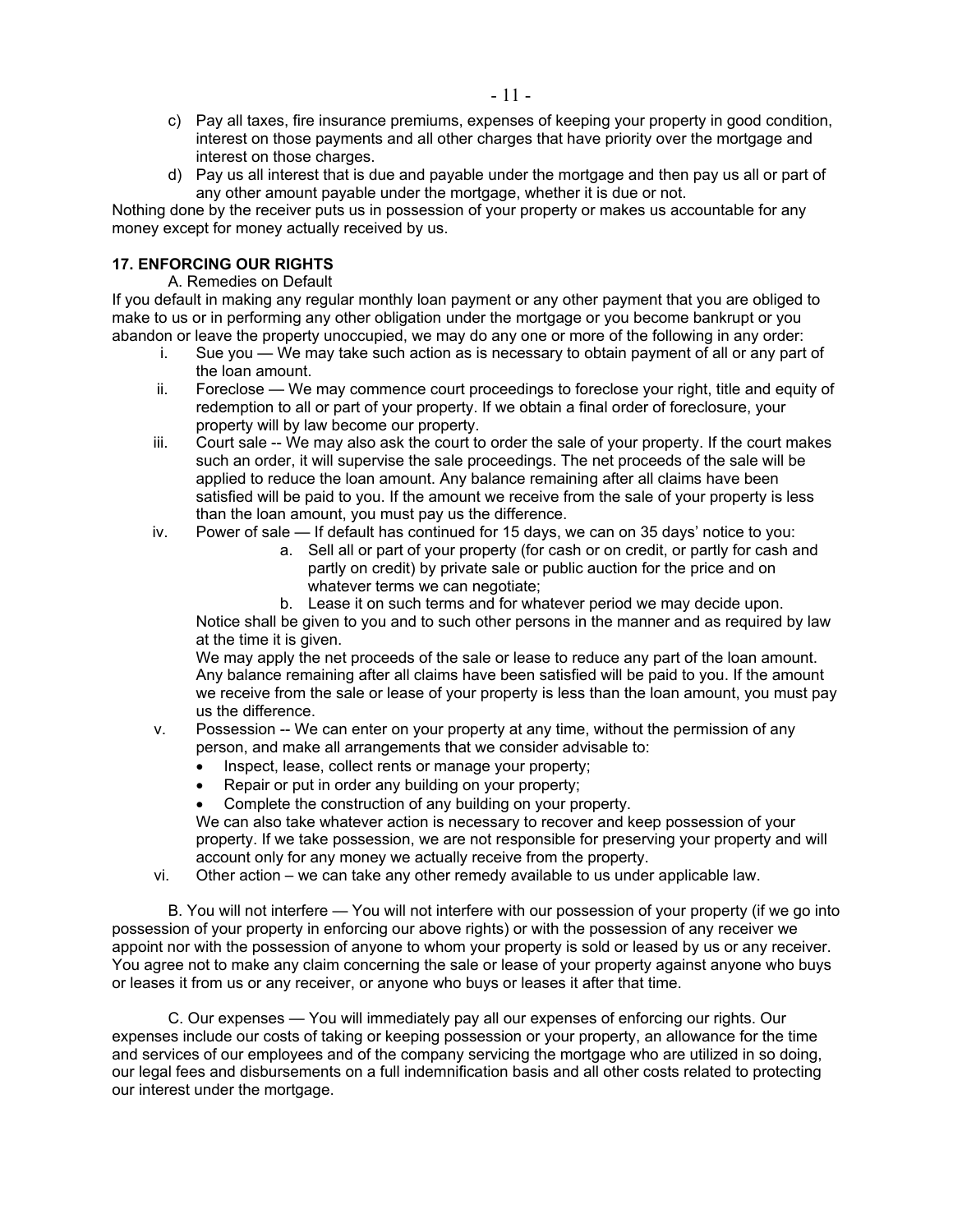D. Judgements — If we obtain a court judgement against you for your failure to comply with any of your obligations to us under the mortgage, the judgement will not result in a merger of the terms of the judgement with our other remedies or rights to enforce your other obligations under the mortgage. We will continue to be entitled to receive interest on the loan amount at the rate payable on the loan amount and at the same times as provided for in the mortgage. The rate of interest payable on any judgment shall be calculated and payable in the same way as interest is calculated under the mortgage and at the same rate that interest is payable on the loan amount until the judgment has been paid in full.

## **18. DELAY IN ENFORCEMENT OF OUR RIGHTS**

No delay or extension of time granted by us to you or any other person in exercising the enforcement of any of our rights under the mortgage nor any agreement referred to in paragraph 21 shall affect our rights to:

- a. Receive all payments you are obliged to make to us, when they are due and payable.
- b. Demand that you repay the loan amount and all interest which is due and payable, on any default by you.
- c. Have you comply with all of your obligations to us under the mortgage.
- d. Have any other person comply with the obligations that person has to us under the mortgage.

## **19. PROGRESS ADVANCE CONSTRUCTION MORTGAGE TERMS**

An improvement means any alteration, addition or repair to any building on your property or any construction, erection or installation on your property. If the purpose of the mortgage is to finance an improvement via progress advances, you must so inform us in writing immediately and before any advances are made under the mortgage. You must also provide us immediately with copies of all contracts and subcontracts relating to the improvement and any amendments to them. You agree that any improvement shall be made only according to contracts, plans and specifications approved in writing by us in advance. You must complete all such buildings or improvements as quickly as possible and provide us with proof of payment of all contracts from time to time as we require. We will make advances (part payments of the principal amount) to you based on the progress of the improvement, until either completion and occupation or sale of your property. We will determine whether or not any advances will be made and when they will be made. Whatever the purpose of the mortgage may be, we may in our sole and absolute discretion hold back funds from advances until we are satisfied that you have complied with the holdback provisions of the Construction Lien Act as amended or re-enacted. You authorize us to provide information about the mortgage to any person claiming a construction lien on your property.

### **20. RELEASING YOUR PROPERTY FROM THE MORTGAGE**

We may establish the terms for releasing our interest in all or part of your property (that is, we may discharge, or partially discharge, your property) from the mortgage whether we receive value for our release or not. If we release part of your property from the mortgage at any time, the rest of your property will continue to secure the loan amount. We are only accountable for money actually received by us.

If your property is subdivided before our interest in your property comes to an end, the mortgage will be secured by each part into which your property is subdivided. This means that each part will secure repayment of the total amount you owe us, even if we release another part of your property from the mortgage.

We can release you, any guarantor, or any other person from performing any obligation contained in the mortgage or any other security document, without releasing any part of your property secured by the mortgage or any other security, and any such release shall not release any other person from the obligations in the mortgage.

# **21. RENEWING OR OTHERWISE AMENDING THE MORTGAGE**

We may from time to time enter into one or more written agreements with you (or with any one to whom your property is transferred) to amend the mortgage by extending the time for payment, renewing it or its term for further periods of time, changing the interest rate payable under the mortgage or otherwise altering the provisions of the mortgage. Whether or not there are any encumbrances on your property in addition to the mortgage at the time the agreement is entered into, it will not be necessary to register the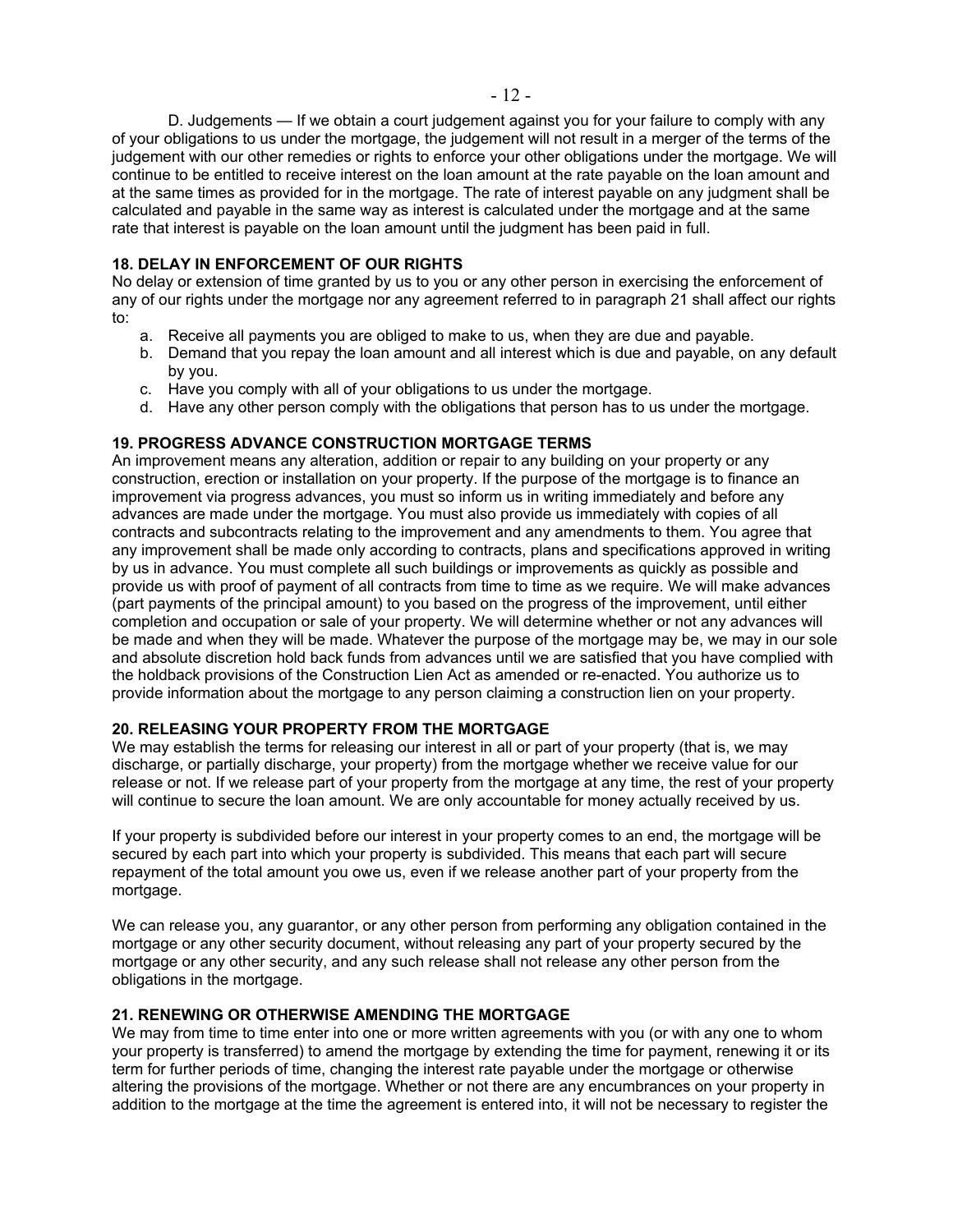agreement on title in order to retain priority for the mortgage, as amended, over any instrument registered after the mortgage. Any reference in this set of standard charge terms to the mortgage means the mortgage as amended by any such agreement or agreements.

You or any person liable in any manner for payment or performance of any other terms of the mortgage will not be released and will continue fully liable with or without notice, consent or agreement to any such renewal, extension or amendment.

## **22. CONDOMINIUM/STRATA LOT PROVISIONS**

If your property is a condominium unit or strata lot, you are also to comply with the provisions in this paragraph 22 in addition to all of the other provisions of the mortgage (except paragraph 12). In this section, condominium also means strata, condominium unit or unit also means strata lot and condominium corporation also means strata corporation.

In this paragraph 22, the Condominium Act, the Strata Property Act or similar legislation governing condominium property in the province in which your property is located, each as amended or re-enacted, is called the **Act**. Expressions used below which are the same as those in the Act have the same meaning as those in the Act, except that the expression **condominium property** has the same meaning as the word "property" in the Act.

A. You will comply with the Act, and with the declaration, by-laws and rules of the condominium corporation (the **corporation**) relating to your property and provide us with proof of your compliance from time to time as we may request.

B. You will pay the common expenses for your property to the corporation on the due dates. Or, if we exercise our right to collect your contribution towards the common expenses from you, you will pay the same to us upon being so notified. We can accept a statement which appears to be issued by the corporation as conclusive evidence for the purpose of establishing the amounts of the common expenses and the dates those amounts are due.

C. You will forward to us any notices, assessments, by–laws, rules and financial statements of the corporation you receive (or are entitled to receive) from the corporation.

D. You will maintain all improvements made to your unit and repair them after damage.

- E. Insurance In addition to the insurance which the corporation must obtain, you must:
	- i. Insure all improvements which you or previous owners have made to your unit;
		- ii. Obtain insurance for those additional risks that we require:
	- iii. Insure your common or other interest in buildings (whether presently existing or built in the future, both during construction and afterwards) which are part of the condominium property or assets of the corporation if the corporation fails to insure the buildings or assets as required or if we require you to do so;
	- iv. Assign your insurance policies to us and (as far as permitted by law) your interest in the policies held by the corporation.
	- v. Provide us with proof that the required insurance is in force, as well as evidence of any renewal or replacement of the insurance, within fifteen days before the insurance expires or is terminated.
	- vi. Do all that is necessary to collect insurance proceeds.

Each of your insurance policies (and those of the corporation) must comply with the following:

- Your property must be covered against destruction or damage by fire and other perils usually covered in fire insurance policies and against any other perils we require for its full replacement cost (the maximum amount for which it can be insured ) in Canadian dollars;
- The insurance company and the terms of the policy must be satisfactory to us.

If you fail to insure your property as required in this paragraph 22, we can, but are not obliged to, obtain any insurance which you are required to obtain. What we pay for this insurance will immediately become payable by you to us. If any loss or damage occurs, you, on behalf of the condominium corporation and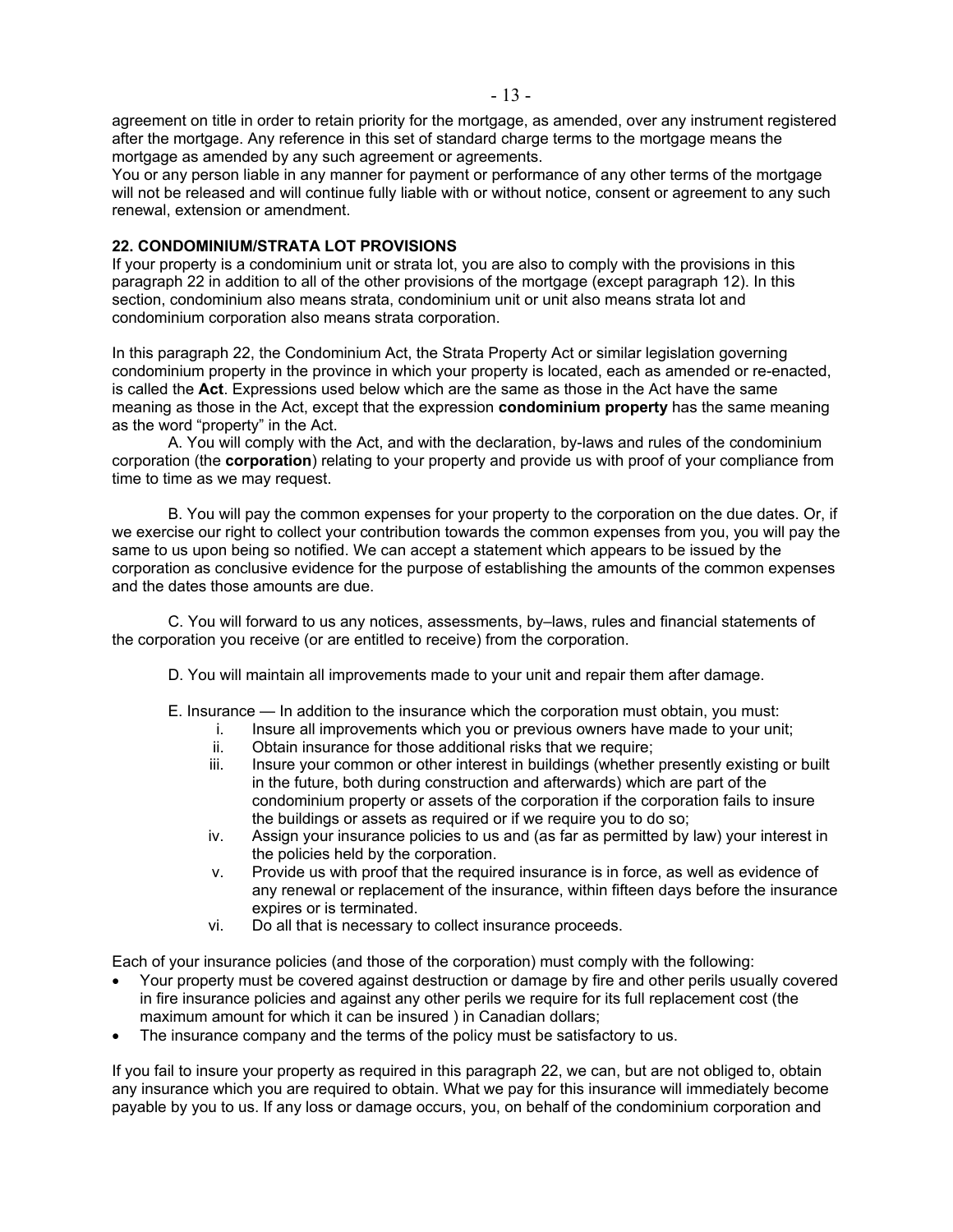yourself, will provide us immediately, at your expense, with all necessary proofs of claim. You will also do all necessary acts to enable us to obtain payment of insurance proceeds. You will seek to ensure the full compliance by the condominium corporation with its duties and obligations under the **Condominium Act**  and the Declaration and By-Laws of the condominium corporation.

To the extent permitted by law, insurance proceeds may, in whole or in part, at our option be:

- a. Applied to rebuild or repair the damage to your property;
- b. Paid to you;
- c. Paid to any other person who owns or did own the property, as established by the registered title; or
- d. Applied, at our sole discretion, to reduce any part of the loan amount, whether due or not yet due.

F. You must pay certain other expenses — In addition to our other rights and remedies contained in the mortgage, you will pay us immediately all our expenses in relation to:

- Any by-law, resolution, rule or other matter (other than one for which only a vote of the majority present at the meeting is required);
- The enforcement of our right to have the corporation or any owner comply with the Act, declaration, bylaws and rules; and
- Our exercising any voting rights we may have.

Where our expenses relate to other units as well as to your property, the amount you are required to pay will only be the expenses related to your property as we determine.

G. Voting and other rights — You authorize us to exercise your rights under the Act to vote, consent and dissent. You also authorize us to exercise your rights to:

- Demand the corporation purchase your unit and common interest, where provided under the Act;
- Elect to have the value of your unit and common interest or that of the condominium property determined by arbitration;
- Receive your share of the corporation's assets and the proceeds from the sale of your unit and common interest or of the condominium property or any part of the common elements.

If we do not exercise your rights, you may do so according to any instructions we may give you. Before making such a demand or election you must obtain our prior written approval. You must do this even if we do not have the right to make the demand or election as between ourselves and the corporation, and even if we had previously arranged for you to exercise that right.

Nothing done under this paragraph 22 puts us in possession of your property. We are not liable for any action we may take in doing what you have authorized us to do or for any failure to act. We may at any time revoke any arrangement we make for you to do anything you have authorized us to do.

- H. Our additional rights under the mortgage You authorize us to do the following:
	- i. Inspect your property at any reasonable time.
	- ii. Do any needed maintenance or repairs after damage.
	- iii. Inspect the corporation's records
	- iv. Remedy any failure of yours to comply with the Act or the declaration, by-laws and rules of the corporation.

I. Repayment of the loan amount may be accelerated — The loan amount will become payable immediately, at our option, if:

- i. The corporation fails to comply with the Act and the declaration, by laws and rules of the corporation;
- ii. The corporation fails to:
	- insure all the condominium units and common elements according to law and according to any additional requirements of ours;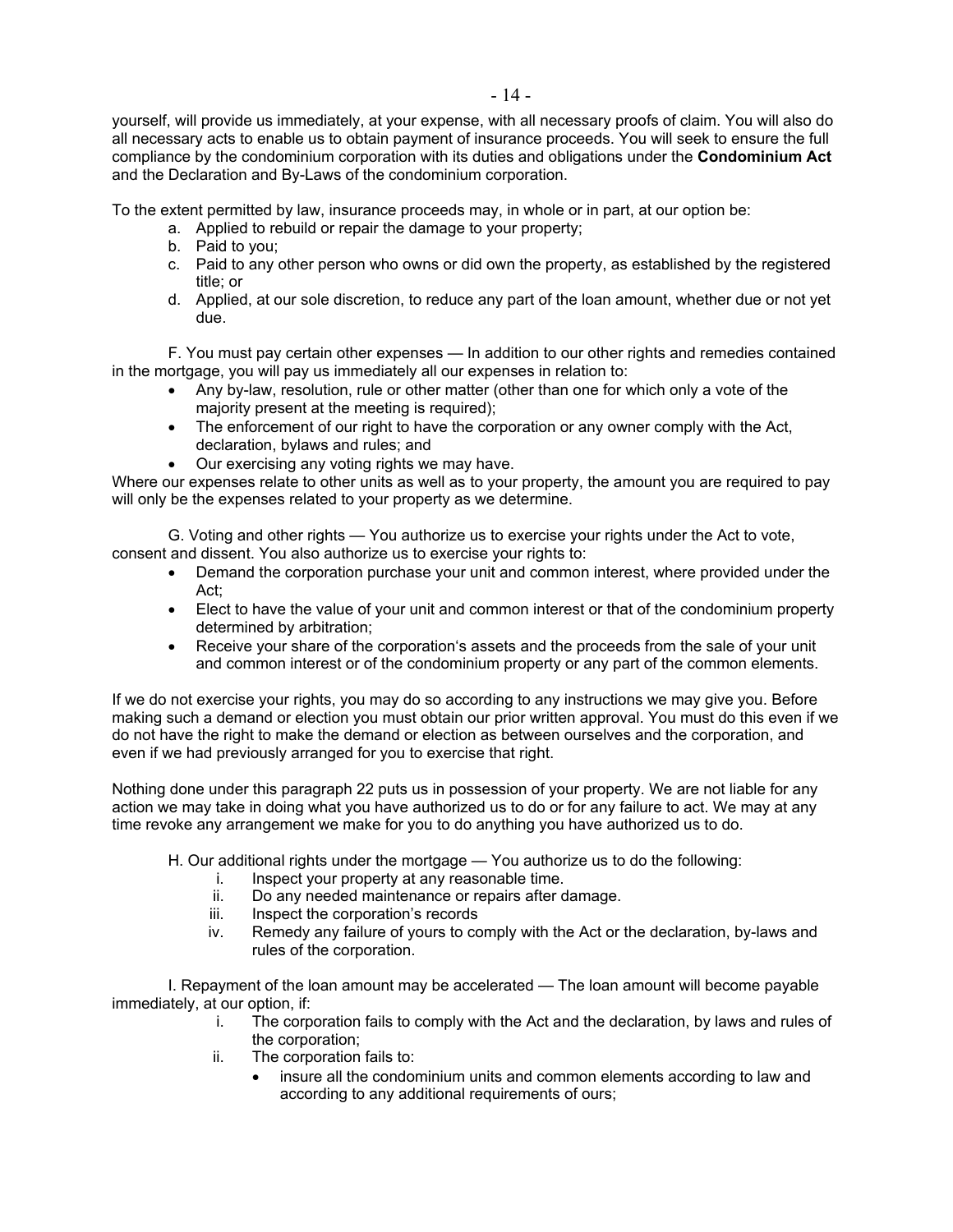- insure its assets if we so require and according to our requirements;
- provide us with proof that the insurance is in force, if we ask for it; or
- do all that is necessary to collect insurance proceeds;
- iii. The corporation does not, in our opinion, manage the condominium property and assets in a careful way;
- iv. The corporation fails to keep the corporation's assets in good repair and working order;
- v. The corporation makes any substantial modification to the common elements or the corporation's assets without our approval;
- vi. There has been substantial damage and the owners have voted for termination of the condominium;
- vii. A sale of the condominium property or any part of the common elements is authorized.
- viii. A court makes an order that the government of the condominium property by the Act be terminated; or
- ix. The condominium property ceases to be governed by the Act.

Our rights will not be affected by the fact that we voted for or consented to such termination, sale or order or to the condominium property not being governed by the Act.

- J. Termination of the corporation If your property ceases to be governed by the Act:
	- All the terms of the mortgage continue to apply;
	- You authorize us to agree with anyone to a partition of the condominium property. We can pay or receive money to ensure that the partition is equal and you will reimburse us, immediately, for any money we have paid. We can also execute all documents and do all acts needed to carry out the partition;
	- Your share of the corporation's assets and the proceeds from the sale of your unit and common interest or of the condominium property or any part of the common elements shall be paid to us (unless we notify you to the contrary in writing) and you will do all things necessary to accomplish this; and
	- Any money received by us (after payment of all our expenses) may be applied to reduce any part of the loan amount. Any balance remaining after all claims have been satisfied will be paid to you.

# **23. DISCHARGE**

When our interest in your property comes to an end, we will provide, at our sole discretion, either a full discharge of our claim (which is called a Discharge of Charge/Mortgage) or a written confirmation that our claim has been discharged (which is called a Notification of Discharge). You will give us a reasonable time in which to prepare such documents and you will pay our usual administrative fee for preparing, reviewing, signing or registering the discharge document and all legal and other expenses we incur in so doing. In the event we provide you with a Discharge of Charge/Mortgage, you will be responsible for registering the documentation and for all costs relating to such registration.

When our interest in your property comes to an end and you request that we assign your mortgage we will prepare an assignment to the mortgage for you. You will give us a reasonable time in which to prepare and sign the assignment and you will pay our usual administrative fee for preparing, reviewing and signing the documentation and all legal and other expenses we incur in so doing. You will be responsible for registering the documentation and for all costs relating to such registration. However, we will not assign the mortgage on your direction and will only deliver a discharge of the mortgage where we are or have been in possession of the property upon default under the mortgage.

**24. HEADINGS**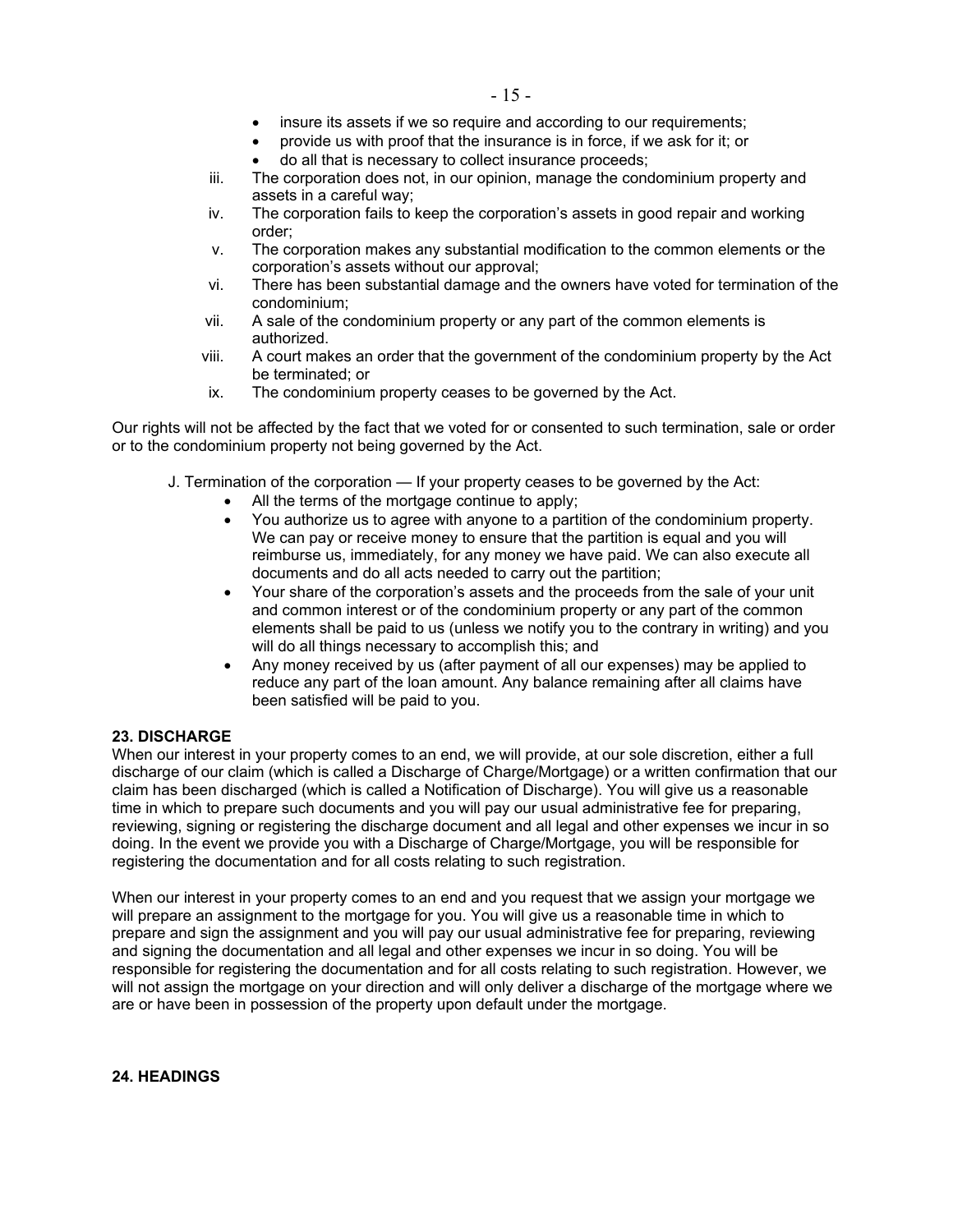Headings form no part of the mortgage. They are used so that parts of the mortgage can easily be referred to.

# **25. WHO IS BOUND BY THE MORTGAGE**

You agree to observe and be bound by all of the terms and obligations contained in the mortgage. The mortgage will also be binding on your heirs, personal and legal representatives, successors or assigns, our successors, assigns or legal representatives and anyone else to whom your property is transferred. As well, the mortgage will be binding on anyone to whom it is transferred by us. All persons who sign the mortgage as chargors are collectively and individually (that is, jointly and severally) bound to comply with all obligations under the mortgage.

# **26. STATUTORY COVENANTS EXCLUDED**

The covenants implied or incorporated into a mortgage by statute in the province where your property is located are, to the extent permitted by statute, excluded or overridden by the terms of this mortgage.

# **27. GUARANTEE**

In this paragraph 27, **guarantor** means each person who signs the mortgage as guarantor. **Chargor**  means the person or persons who sign the mortgage as chargor and **property** means the property charged by the mortgage.

In return for us making a loan to the chargor, the guarantor, by signing the mortgage, guarantees the chargor's payments (including interest, whether or not the interest rate is changed), and compliance with the chargor's other obligations, under the mortgage. Each guarantor agrees that, if the chargor defaults in making any payment or in performing any other obligation under the mortgage, the guarantor will pay us all of the unpaid payments and comply with all of the obligations which have not been complied with by the chargor. Each guarantor will be collectively and individually (that is, jointly and severally) responsible with the chargor and with one another (if more than one) for all obligations under the mortgage.

It is understood that we can without lessening the guarantor's liability and without obtaining the consent of or giving notice to the guarantor:

- Grant any extensions of time for payment and extensions of the term of the mortgage, including any renewals of the mortgage or its term for further periods of time;
- Increase the rate of interest payable under the mortgage, either during the initial term or in any subsequent renewal period;
- Release the whole or any part of the property from the mortgage or any other security;
- Otherwise deal with the chargor, any other person (including any guarantor), any security (including the mortgage) or the property, including releasing, realizing on or replacing any security we may hold;
- Waive any provision of the mortgage or change any of the terms of the mortgage at any time during the initial term of the mortgage or in any subsequent renewal period;

either before or after requiring payment from any person without affecting the guarantee. We may require payment from any guarantor without first trying to collect from the chargor or any other person (including any guarantor) or on any security (including the mortgage). Each guarantor's obligations shall be binding upon the guarantor's successors or personal representatives.

# **28. FEES AND EXPENSES**

A. Servicing Fees.

 You agree to pay to us servicing fees to cover our reasonable time and costs for administration of the mortgage including without limitation, a fee or allowance for

(a) administering the account for the collection and payment of taxes, an annual fee;

(b) dealing with each late or missed payment and for replacement of each cheque or other instrument not honoured when presented for payment, or any preauthorized payment which does not clear as scheduled,

(c) preparing each information, arrears, reinstatement, discharge or other mortgage statement, whether provided to you, our agents or solicitors or any other interested person,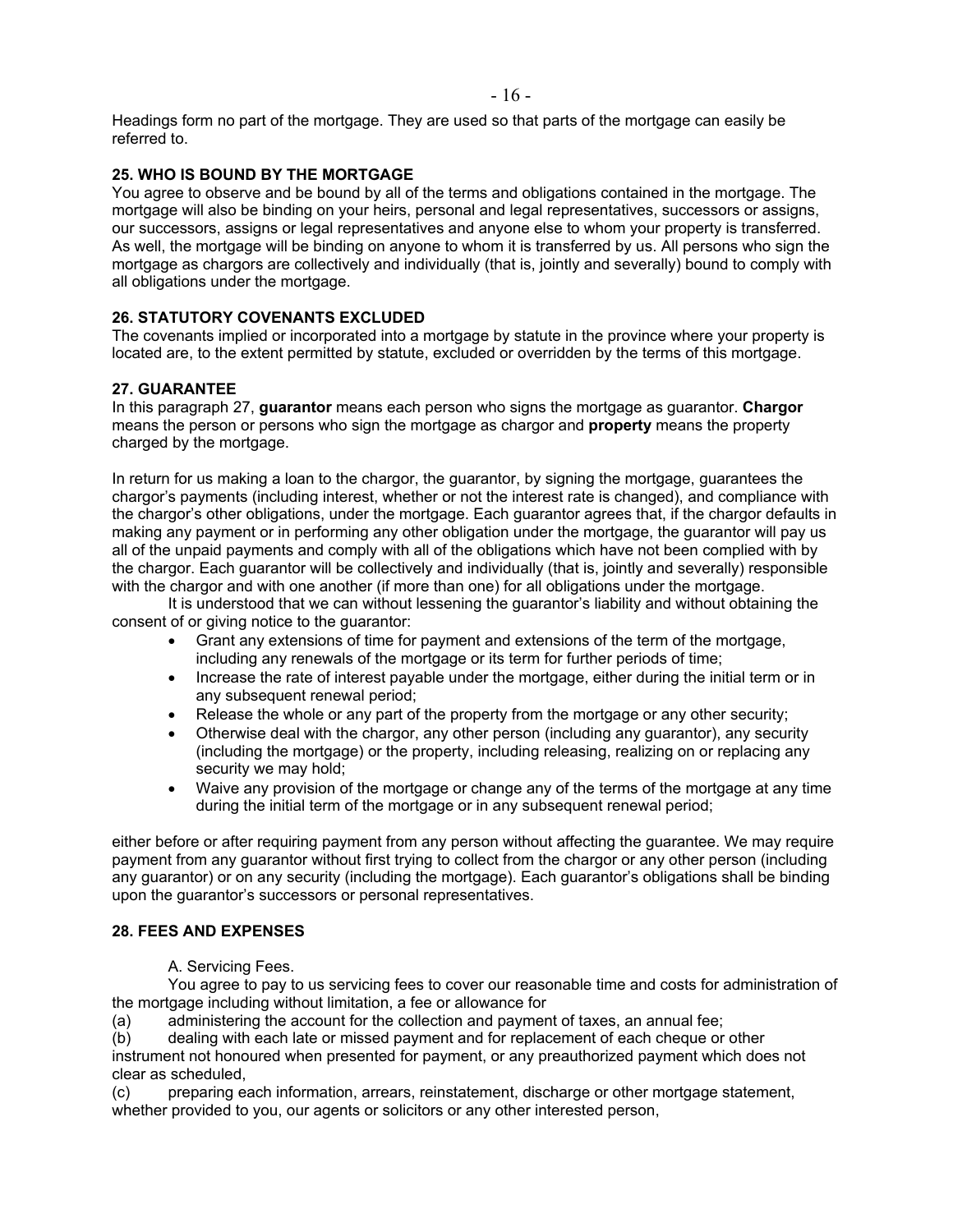(d) processing each application to obtain our consent to assume the mortgage or our approval or consent for any other matter required by the mortgage whether or not approval or consent is provided or the matter is completed,

(e) processing each extension, port, renewal, payment frequency change, restructuring or other amendment of the mortgage, whether or not completed,

(f) investigating status of any insurance, administering insurance cancellations and paying insurance premiums and dealing with insurance claims,

(g) providing a copy or duplicate of documents from our file or an amortization schedule, a payment history, tax account history, audit verification and other services of a clerical nature including retrieval, copying, transmission and other charges,

(h) investigating status of realty tax payments and administering tax payments,

(i) registering a financing statement or financing change statement or issuing or receiving any notice or information, security status or acknowledgement request and conducting any required searches,

(j) registering electronically or otherwise or executing and delivering any discharge of this mortgage (notwithstanding that the discharge may have been prepared by you or other person on your behalf),

(k) generally, any matter connected with the proper administration of the mortgage and property including inquiring into compliance, dealing with or enforcing any obligation contained in the mortgage and including, without limitation, with respect to taxes, condominium fees and matters, insurance, repair and construction, environmental matters, leases and other encumbrances, managing or selling the property.

Our servicing fees shall be the amounts established, disclosed and generally applied by us from time to time and may be ascertained upon inquiry to us.

### B. Costs.

 You agree to pay us all amounts we expend and costs we incur in any manner in connection with this mortgage including, without limitation, expenses in relation to:

(a) collecting payments under and enforcing and realizing the security of this mortgage;

(b) defending or otherwise dealing with any action or proceeding in which we by reason of the mortgage may be a party or otherwise interested including without limitation any construction lien or similar matter, any seizure or prosecution by police or other authority, any foreclosure, sale, redemption, assessment or other action or proceeding by any other encumbrancer or any certificate of pending litigation or other title matter;

(c) performing or complying with any of your obligations under this mortgage including, without restriction, those relating to insurance, condominium, repair and construction, leases, taxes, prior encumbrances and environmental matters.

All legal costs incurred by us in dealing with compliance with any term and in enforcement of the mortgage shall be paid by you in full (including legal fees for any court proceeding on a substantial indemnity basis ).

C. Interest and Security for Fees and Costs.

 All the above described fees and costs, allowances and expenses shall be secured by this mortgage, shall bear interest at the interest rate of the mortgage from the date incurred or calculated by us and shall be payable by you forthwith on demand.

### **29. SECURITIZATION**

We may, at our option, sell, assign or encumber your mortgage to one or more third party(ies) without notice to you, any guarantor or any spouse signing your mortgage and without requiring any consent. If we do so, you agree that your mortgage shall continue to secure all amounts owing under your mortgage. Once sold or assigned, your mortgage may be repurchased by us, whether or not it is in default. You and each guarantor and spouse executing the mortgage hereby authorize and consent to us or any other person having an interest in the mortgage from time to time and their or our respective agents and advisors including any party retained to service the mortgage, releasing, disclosing and assigning any personal or other information (including financial information) with respect to you, any guarantor and your spouse, the mortgage loan and your property, regardless of the scope of distribution and to any such other person as may be required to complete, administer, realize, assign, securitize or otherwise deal with your mortgage from time to time.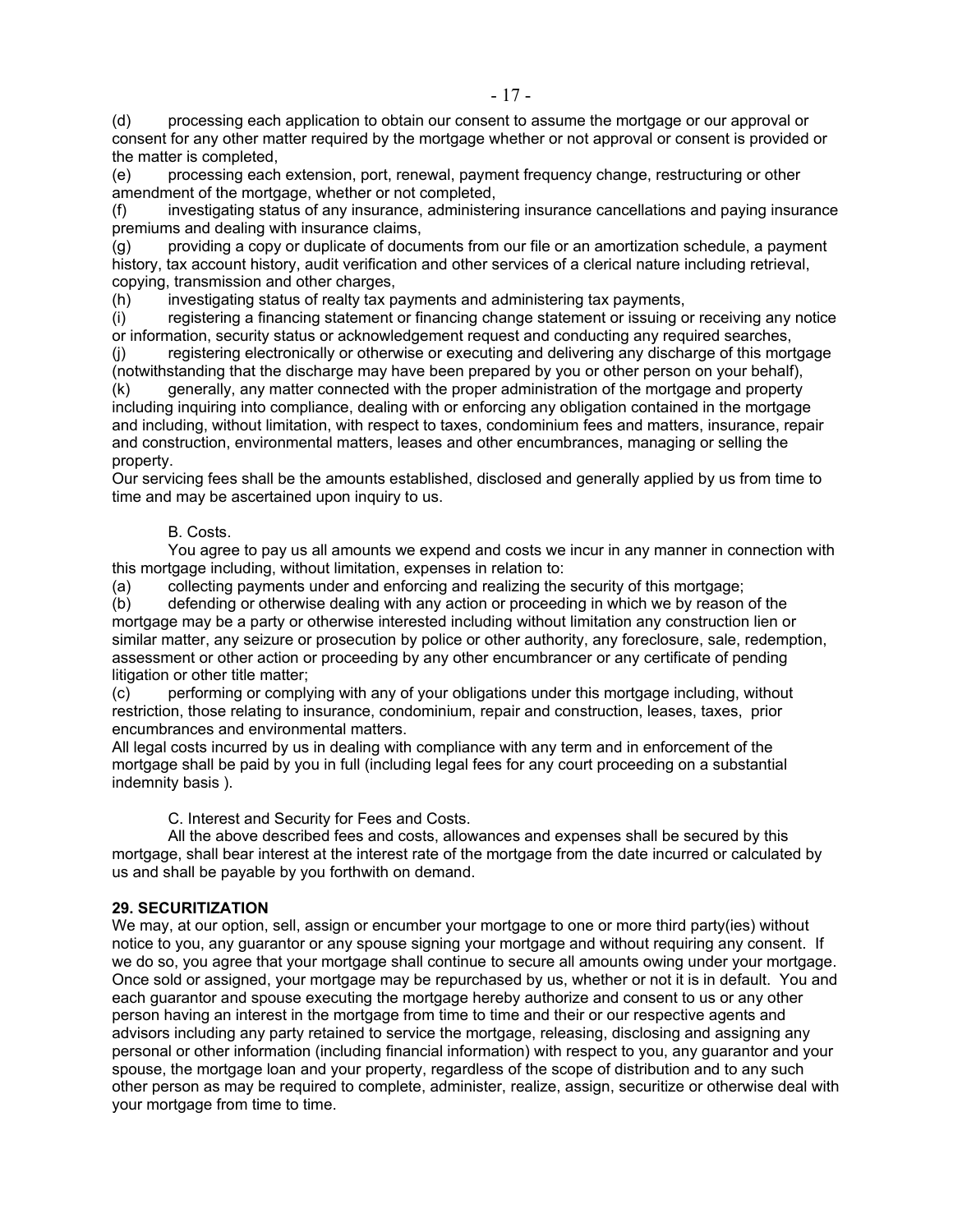### **30. U.S.A. RESIDENTS**

If you are or become a resident of the United States of America for tax purposes and we are subject to a tax payable to the government of the U.S.A. on the interest we receive through your payments, the interest rate on the loan amount will be increased by multiplying by a factor of 1.1111 to offset our obligations in that regard. This factor may change any time if the government of the U.S.A. makes a change in the amount of tax to be paid.

## **31. EQUIVALENT INTEREST RATES**

If the Interest Rate specified in your Mortgage is Adjustable (section 3(B)), then the compounding frequency is monthly, not in advance. You may determine the equivalent interest rate compounded semiannually not in advance by referring to the table below:

| Rate        | Rate          | Rate           | Rate          | Rate        | Rate          |
|-------------|---------------|----------------|---------------|-------------|---------------|
| Coumpounded | Compounded    | Coumpounded    | Compounded    | Coumpounded | Compounded    |
| Monthly     | Semi-Annually | <b>Monthly</b> | Semi-Annually | Monthly     | Semi-Annually |
| 1.000       | 1.00250       | 6.000          | 6.09000       | 11.000      | 11.30250      |
| 1.125       | 1.12816       | 6.125          | 6.21879       | 11.125      | 11.43441      |
| 1.250       | 1.25391       | 6.250          | 6.34766       | 11.250      | 11.56641      |
| 1.375       | 1.37973       | 6.375          | 6.47660       | 11.375      | 11.69848      |
| 1.500       | 1.50563       | 6.500          | 6.60562       | 11.500      | 11.83063      |
| 1.625       | 1.63160       | 6.625          | 6.73473       | 11.625      | 11.96285      |
| 1.750       | 1.75766       | 6.750          | 6.86391       | 11.750      | 12.09516      |
| 1.875       | 1.88379       | 6.875          | 6.99316       | 11.875      | 12.22754      |
|             |               |                |               |             |               |
| 2.000       | 2.01000       | 7.000          | 7.12250       | 12.000      | 12.36000      |
| 2.125       | 2.13629       | 7.125          | 7.25191       | 12.125      | 12.49254      |
| 2.250       | 2.26266       | 7.250          | 7.38141       | 12.250      | 12.62516      |
| 2.375       | 2.38910       | 7.375          | 7.51098       | 12.375      | 12.75785      |
| 2.500       | 2.51563       | 7.500          | 7.64063       | 12.500      | 12.89063      |
| 2.625       | 2.64223       | 7.625          | 7.77035       | 12.625      | 13.02348      |
| 2.750       | 2.76891       | 7.750          | 7.90016       | 12.750      | 13.15641      |
| 2.875       | 2.89566       | 7.875          | 8.03004       | 12.875      | 13.28941      |
|             |               |                |               |             |               |
| 3.000       | 3.02250       | 8.000          | 8.16000       | 13.000      | 13.42250      |
| 3.125       | 3.14941       | 8.125          | 8.29004       | 13.125      | 13.55566      |
| 3.250       | 3.27641       | 8.250          | 8.42016       | 13.250      | 13.68891      |
| 3.375       | 3.40348       | 8.375          | 8.55035       | 13.375      | 13.82223      |
| 3.500       | 3.53063       | 8.500          | 8.68063       | 13.500      | 13.95563      |
| 3.625       | 3.65785       | 8.625          | 8.81098       | 13.625      | 14.08910      |
| 3.750       | 3.78516       | 8.750          | 8.94141       | 13.750      | 14.22266      |
| 3.875       | 3.91254       | 8.875          | 9.07191       | 13.875      | 14.35629      |
|             |               |                |               |             |               |
| 4.000       | 4.04000       | 9.000          | 9.20250       | 14.000      | 14.49000      |
| 4.125       | 4.16754       | 9.125          | 9.33316       | 14.125      | 14.62379      |
| 4.250       | 4.29516       | 9.250          | 9.46391       | 14.250      | 14.75766      |
| 4.375       | 4.42285       | 9.375          | 9.59473       | 14.375      | 14.89160      |
| 4.500       | 4.55062       | 9.500          | 9.72563       | 14.500      | 15.02563      |
| 4.625       | 4.67848       | 9.625          | 9.85660       | 14.625      | 15.15973      |
| 4.750       | 4.80641       | 9.750          | 9.98766       | 14.750      | 15.29391      |
| 4.875       | 4.93441       | 9.875          | 10.11879      | 14.875      | 15.42816      |
|             |               |                |               |             |               |
| 5.000       | 5.06250       | 10.000         | 10.25000      | 15.000      | 15.56250      |
| 5.125       | 5.19066       | 10.125         | 10.38129      | 15.125      | 15.69691      |
| 5.250       | 5.31891       | 10.250         | 10.51266      | 15.250      | 15.83141      |
| 5.375       | 5.44723       | 10.375         | 10.64410      | 15.375      | 15.96598      |